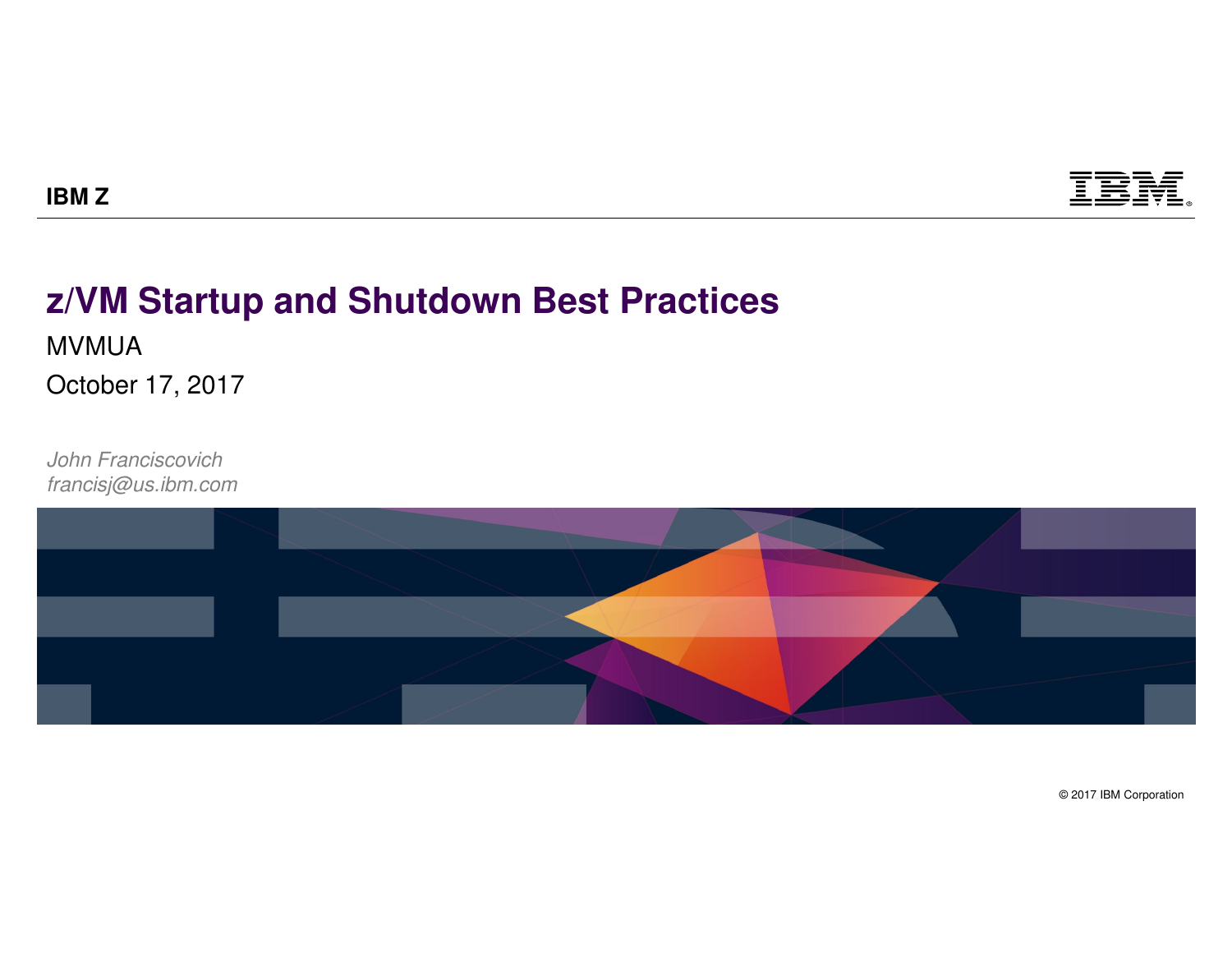### **Trademarks**

**The following are trademarks of the International Business Machines Corporation in the United States and/or other countries.**

| BladeCenter*<br>DB <sub>2</sub> *<br>DS6000*<br>DS8000*<br><b>ECKD</b><br>FICON* | GDPS*<br><b>HiperSockets</b><br>HvperSwap<br><b>IBM LinuxONE Emperor</b><br><b>IBM LinuxONE Rockhopper</b><br>IBM Z*<br>* Registered trademarks of IBM Corporation | IBM $z13*$<br>IBM z14<br>OMEGAMON*<br>Performance Toolkit for VM<br>Power*<br>PowerVM | PR/SM<br>RACF*<br>Storwize*<br>System Storage*<br>System x <sup>*</sup><br>System z* | System z9*<br>System z10*<br>Tivoli*<br>zEnterprise*<br>$Z/OS^*$ | zSecure<br>$Z/VM^*$<br>z Systems* |
|----------------------------------------------------------------------------------|--------------------------------------------------------------------------------------------------------------------------------------------------------------------|---------------------------------------------------------------------------------------|--------------------------------------------------------------------------------------|------------------------------------------------------------------|-----------------------------------|
|----------------------------------------------------------------------------------|--------------------------------------------------------------------------------------------------------------------------------------------------------------------|---------------------------------------------------------------------------------------|--------------------------------------------------------------------------------------|------------------------------------------------------------------|-----------------------------------|

**The following are trademarks or registered trademarks of other companies.**

Adobe, the Adobe logo, PostScript, and the PostScript logo are either registered trademarks or trademarks of Adobe Systems Incorporated in the United States, and/or other countries. Cell Broadband Engine is a trademark of Sony Computer Entertainment, Inc. in the United States, other countries, or both and is used under license therefrom. Intel, Intel logo, Intel Inside, Intel Inside logo, Intel Centrino, Intel Centrino logo, Celeron, Intel Xeon, Intel SpeedStep, Itanium, and Pentium are trademarks or registered trademarks of Intel

Corporation or its subsidiaries in the United States and other countries.

IT Infrastructure Library is a registered trademark of the Central Computer and Telecommunications Agency which is now part of the Office of Government Commerce.

ITIL is a registered trademark, and a registered community trademark of the Office of Government Commerce, and is registered in the U.S. Patent and Trademark Office.

Java and all Java based trademarks and logos are trademarks or registered trademarks of Oracle and/or its affiliates.

Linear Tape-Open, LTO, the LTO Logo, Ultrium, and the Ultrium logo are trademarks of HP, IBM Corp. and Quantum in the U.S. and

Linux is a registered trademark of Linus Torvalds in the United States, other countries, or both.

Microsoft, Windows, Windows NT, and the Windows logo are trademarks of Microsoft Corporation in the United States, other countries, or both.

OpenStack is a trademark of OpenStack LLC. The OpenStack trademark policy is available on the OpenStack website.

TEALEAF is a registered trademark of Tealeaf, an IBM Company.

Windows Server and the Windows logo are trademarks of the Microsoft group of countries.

Worklight is a trademark or registered trademark of Worklight, an IBM Company.

UNIX is a registered trademark of The Open Group in the United States and other countries.

\* Other product and service names might be trademarks of IBM or other companies.

#### **Notes**:

 Performance is in Internal Throughput Rate (ITR) ratio based on measurements and projections using standard IBM benchmarks in a controlled environment. The actual throughput that any user will experience will vary depending upon considerations such as the amount of multiprogramming in the user's job stream, the I/O configuration, the storage configuration, and the workload processed. Therefore, no assurance can be given that an individual user will achieve throughput improvements equivalent to the performance ratios stated here. IBM hardware products are manufactured from new parts, or new and serviceable used parts. Regardless, our warranty terms apply.

All customer examples cited or described in this presentation are presented as illustrations of the manner in which some customers have used IBM products and the results they may have achieved. Actual environmental costs and performance characteristics will vary depending on individual customer configurations and conditions.

 This publication was produced in the United States. IBM may not offer the products, services or features discussed in this document in other countries, and the information may be subject to change without notice. Consult your local IBM business contact for information on the product or services available in your area.

All statements regarding IBM's future direction and intent are subject to change or withdrawal without notice, and represent goals and objectives only.

 Information about non-IBM products is obtained from the manufacturers of those products or their published announcements. IBM has not tested those products and cannot confirm the performance, compatibility, or any other claims related to non-IBM products. Questions on the capabilities of non-IBM products should be addressed to the suppliers of those products.

Prices subject to change without notice. Contact your IBM representative or Business Partner for the most current pricing in your geography.

This information provides only general descriptions of the types and portions of workloads that are eligible for execution on Specialty Engines (e.g., zIIPs, zAAPs, and IFLs) ("SEs"). IBM<br>authorizes customers to use IBM SE Machines" provided at www.ibm.com/systems/support/machine\_warranties/machine\_code/aut.html ("AUT"). No other workload processing is authorized for execution on an SE. IBM offers SE at a lower price than General Processors/Central Processors because customers are authorized to use SEs only to process certain types and/or amounts of workloads as specified by IBM in the AUT.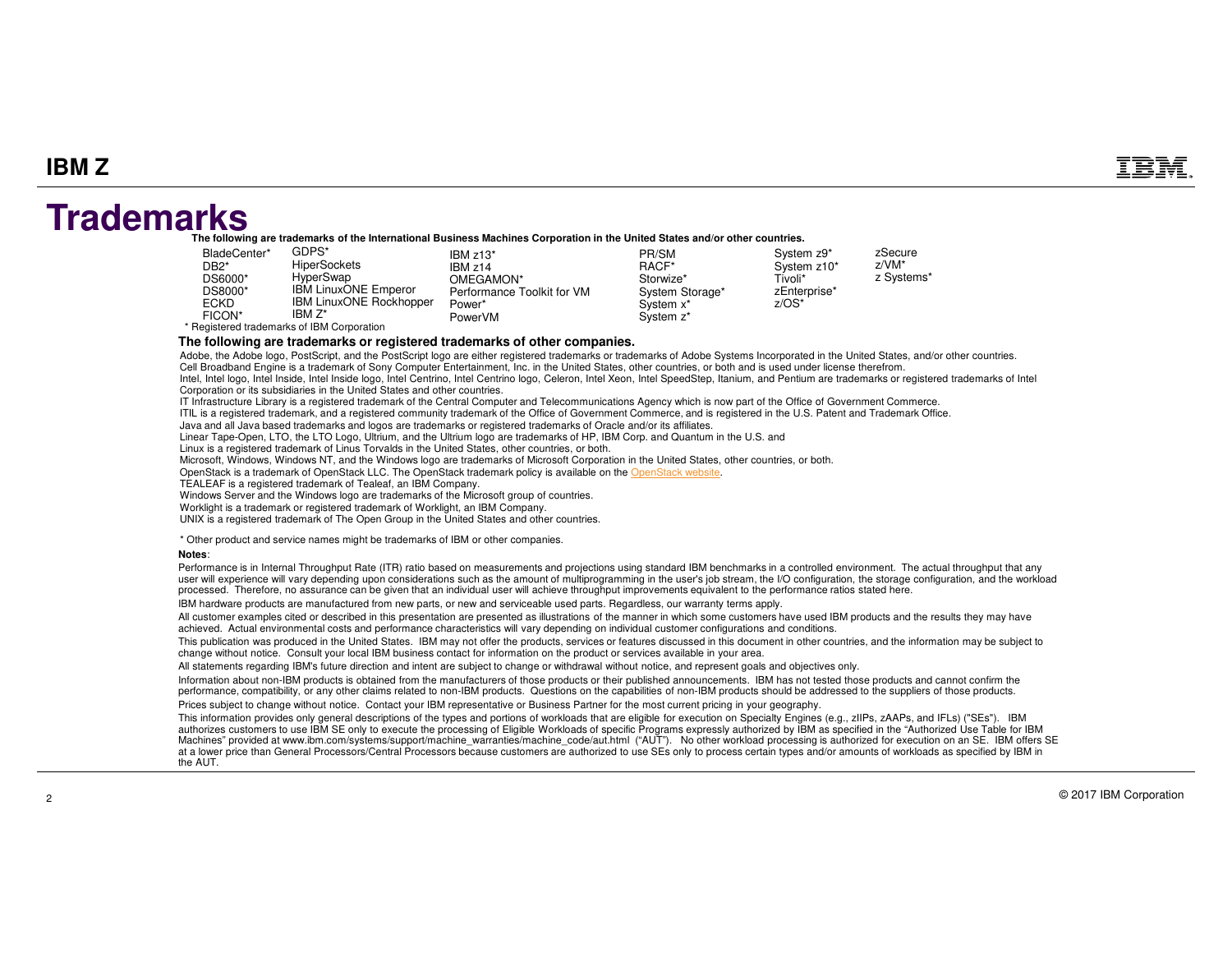### **Notice Regarding Specialty Engines (e.g., zIIPs, zAAPs and IFLs):**

Any information contained in this document regarding Specialty Engines ("SEs") and SE eligible workloads provides only general descriptions of the types and portions of workloads that are eligible for execution on Specialty Engines (e.g., zIIPs, zAAPs, and IFLs). IBM authorizes customers to use IBM SE only to execute the processing of Eligible Workloads of specific Programs expressly authorized by IBM as specified in the "Authorized Use Table for IBM Machines" provided at

www.ibm.com/systems/support/machine\_warranties/machine\_code/aut.html ("AUT").

No other workload processing is authorized for execution on an SE.

IBM offers SEs at a lower price than General Processors/Central Processors because customers are authorized to use SEs only to process certain types and/or amounts of workloads as specified by IBM in the AUT.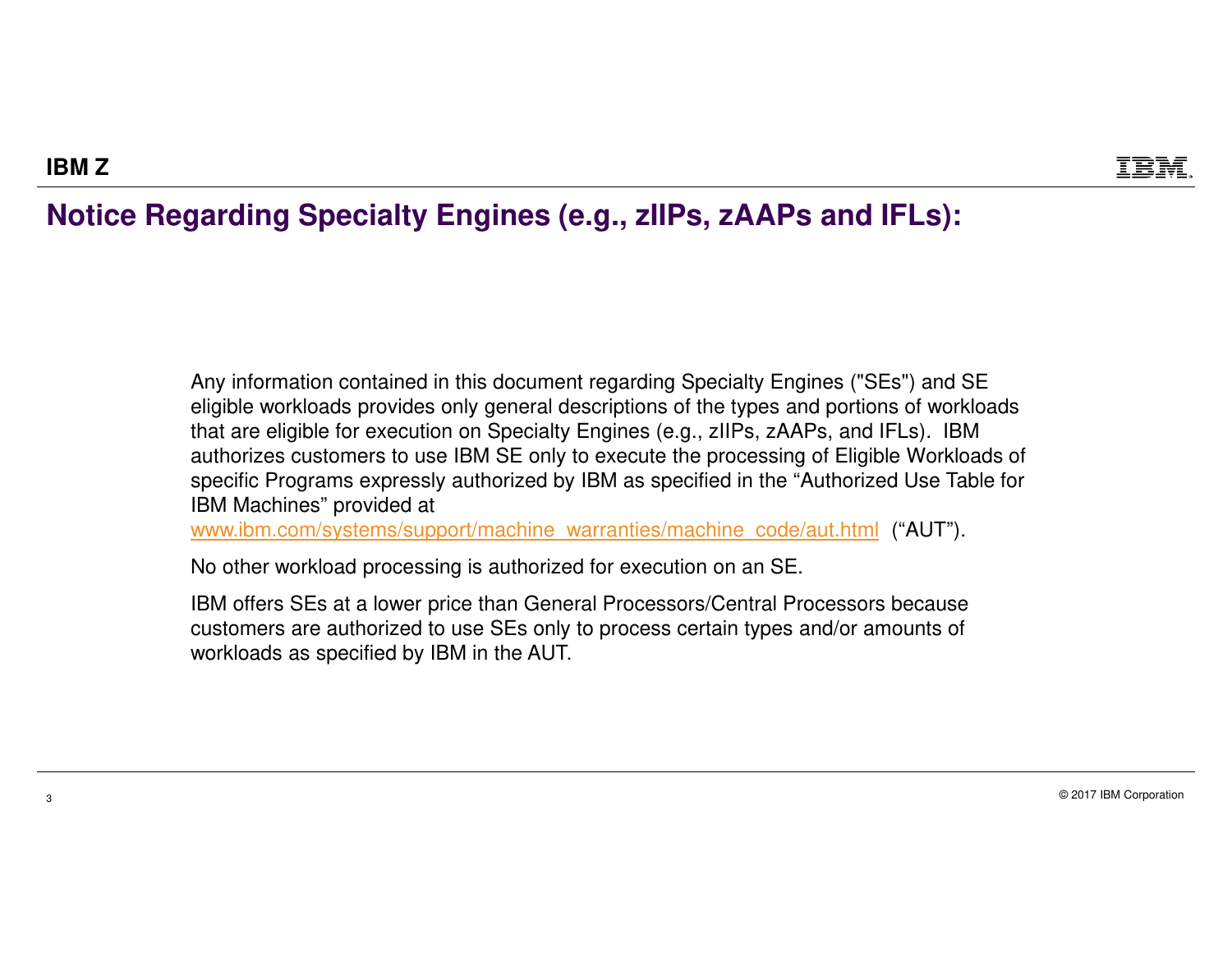## **Topics**

*Describe best practices for starting and shutting down your z/VM system:*

- Things to check before IPL
- Starting your system
	- –IPLing z/VM
	- –After IPL
		- Validating system resources
		- Starting server virtual machines
		- Starting guest virtual machines
	- –Shutting down

4

- Guest virtual machines
- Server virtual machines
- z/VM system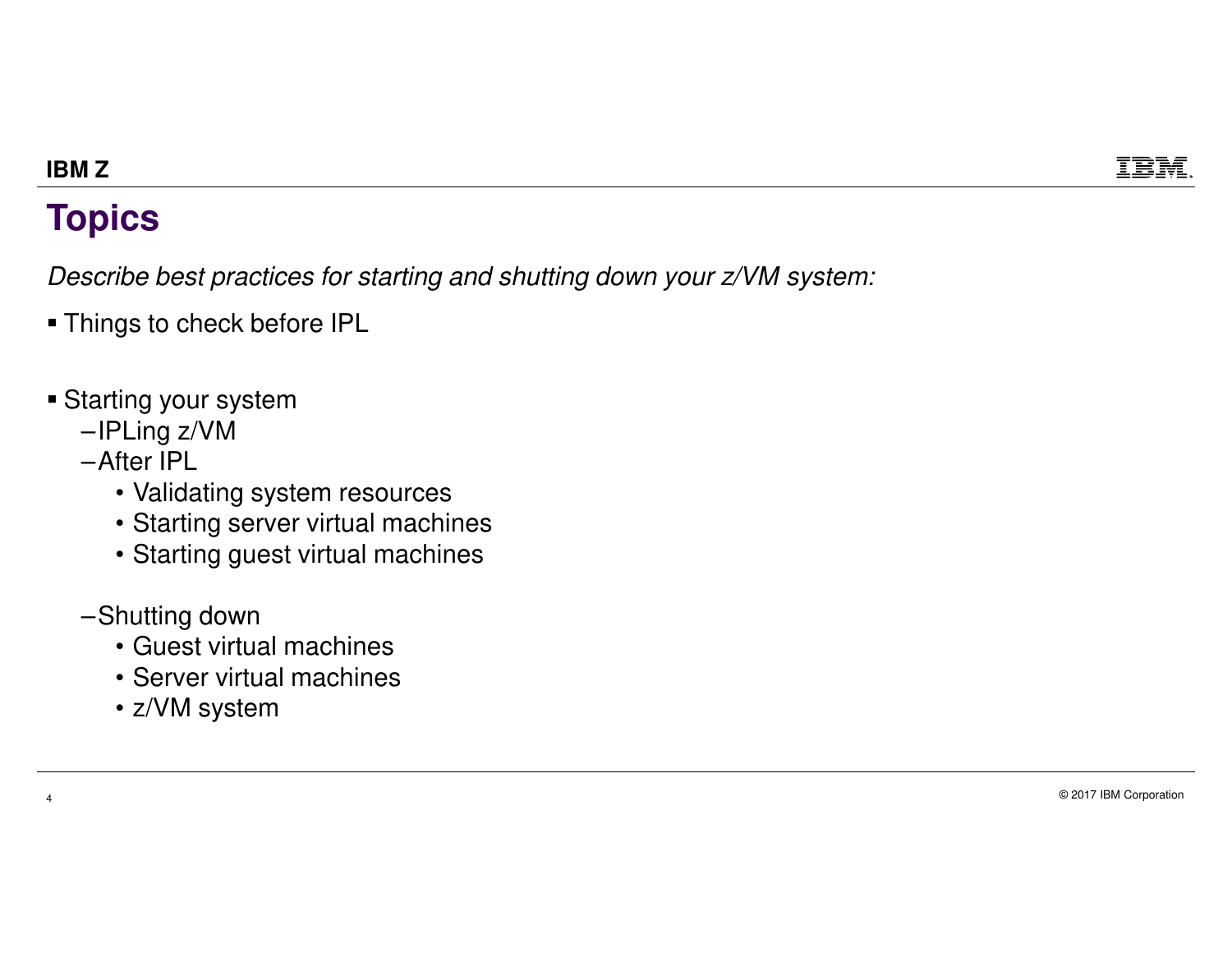## **IBM Solutions to Help Manage and Protect Your z/VM System(s)**

| • Security and User Management<br>- RACF Security Server for z/VM<br>- Directory Maintenance Facility for z/VM (DirMaint)                        | (PF)<br>(PF)                                                                                   |
|--------------------------------------------------------------------------------------------------------------------------------------------------|------------------------------------------------------------------------------------------------|
| • Automation and operational monitoring<br>- Operations Manager for z/VM<br>- Programmable Operator Facility (PROP)                              | (LP)<br>(VM)                                                                                   |
| • Performance monitoring<br>- OMEGAMON XE on z/VM and Linux<br>- Performance Toolkit for z/VM                                                    | (LP)<br>(PF)                                                                                   |
| • Backup and recovery<br>- Backup and Restore Manager for z/VM<br>$-$ Tape Manager for $z/VM$<br>- Spectrum Protect (aka Tivoli Storage Manager) | (LP)<br>(LP)<br>(LP)                                                                           |
| • Interactive provisioning and system resource management<br>- IBM Wave for z/VM Performance monitoring and data analysis for z/VM systems       | (LP)                                                                                           |
|                                                                                                                                                  | $(PF)$ – priced feature of $z/VM$<br>$(LP)$ – licensed product<br>$(VM)$ – included with $ZVM$ |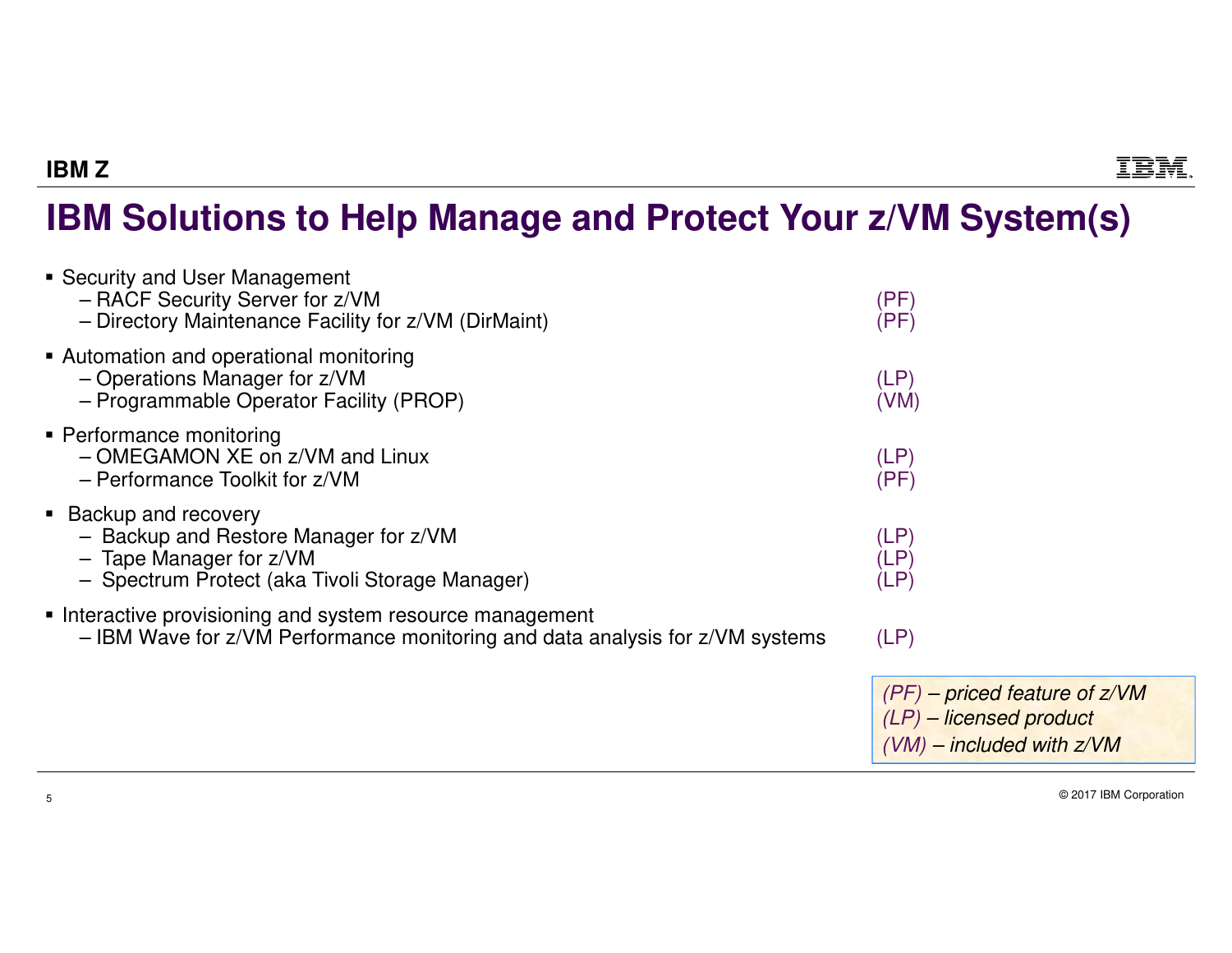6

## **Before Starting Your System**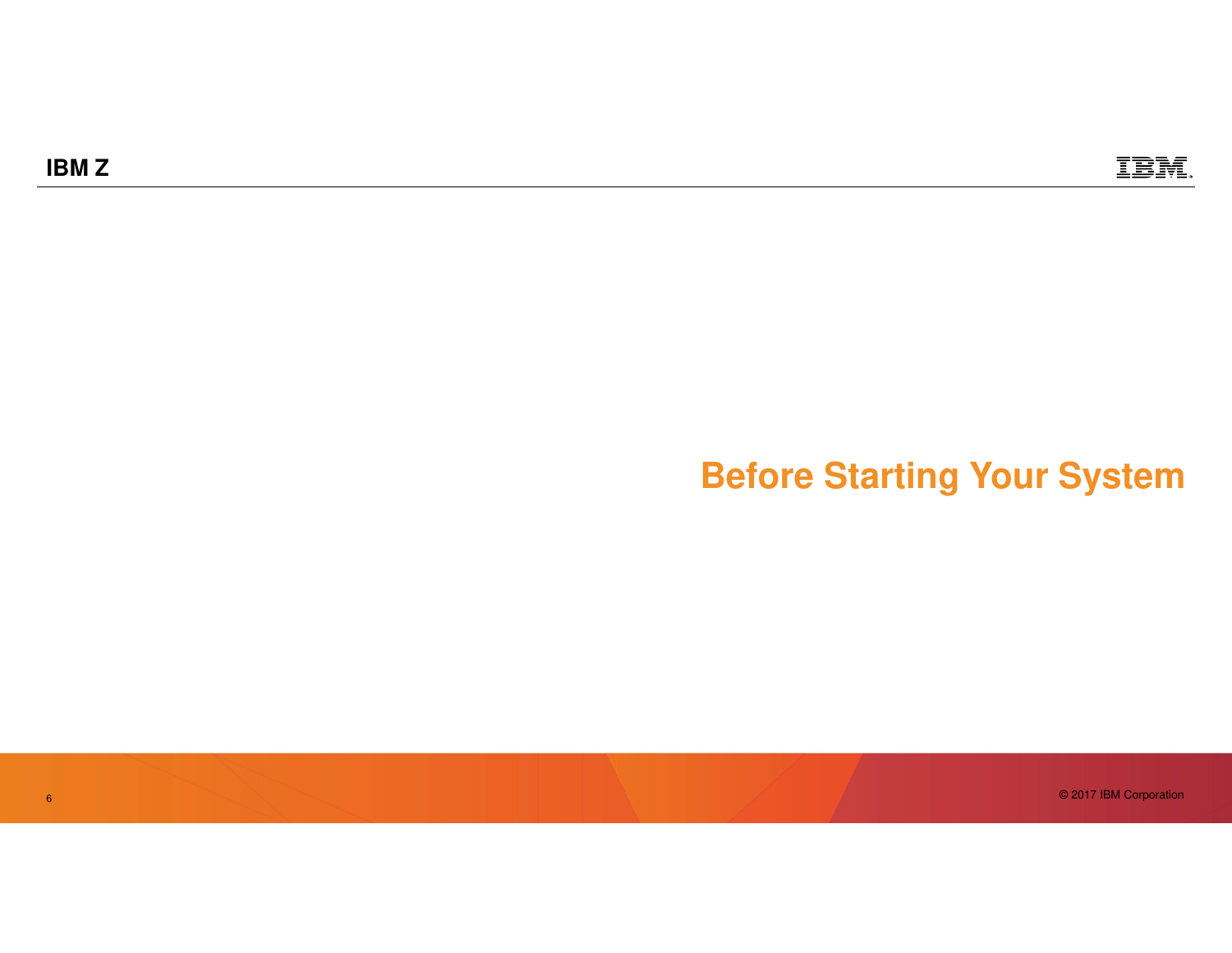# **Identify Your IPL Environment**

- **"Where and Why" are you IPLing your system?** 
	- Production

- Test (LPAR or as a guest?)
- Disaster Recovery (DR) test (local or at DR site?)
- Actual DR
- Each of the above might require different definitions and actions
	- Configuration attributes
	- Devices
	- Which virtual machines to start
		- Service
		- Database
		- Networking
		- Production guests
- Automation is likely to be different for each environment
	- Monitoring and actions for various system and guest events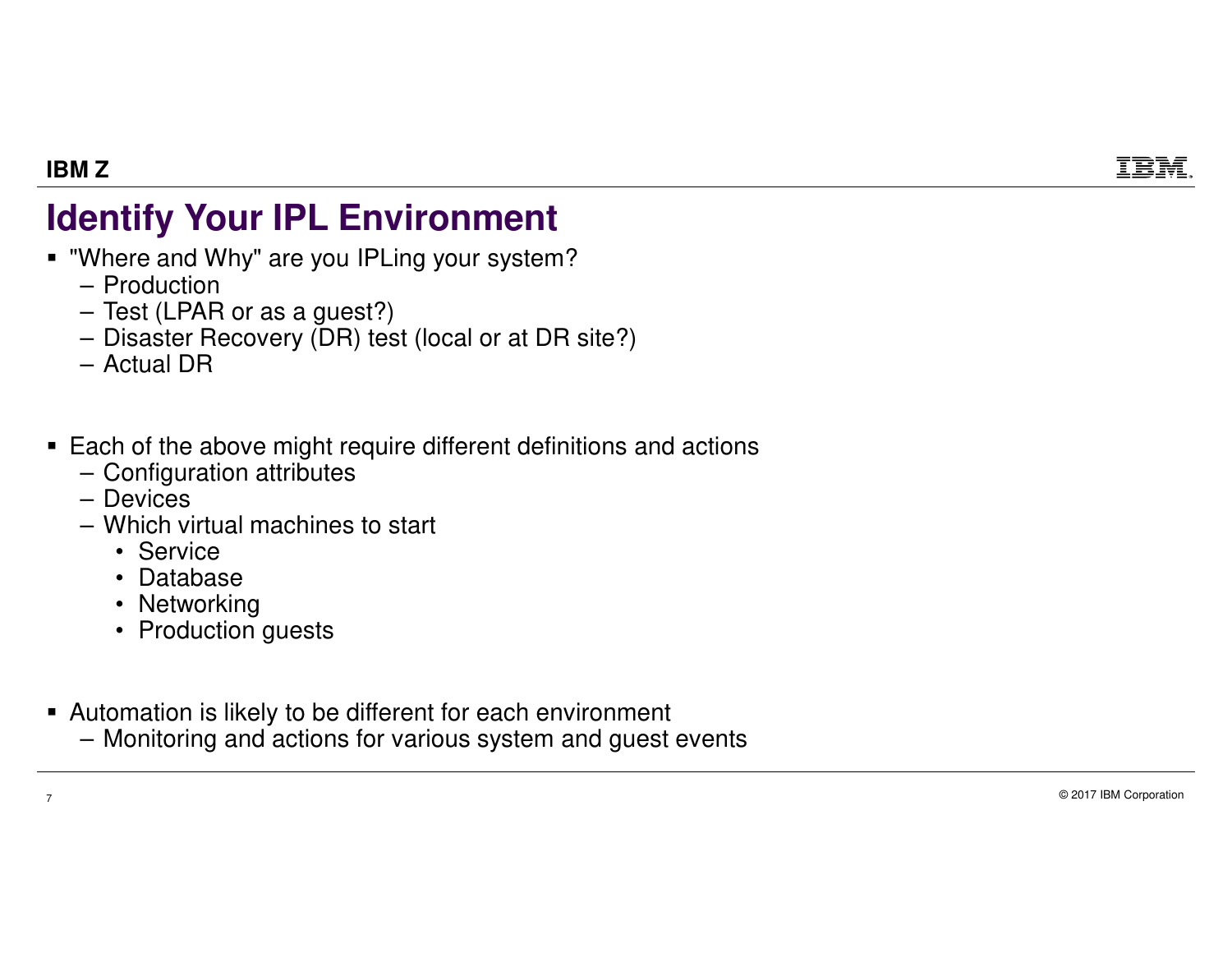## **Identify Your IPL Environment …**

- Do you need to specify or change default IPL characteristics for this IPL?
	- IPL Parameters

**IBM Z**

- Which system configuration file to use
- Which parm disk to use
- System/operator's console
- Value of the CP system environment variable (CP.IPLPARMS.IPLVAR)
- Re-initialize the PDR (SSI cluster all members must be down)
- etc.
- Use the CP IPLPARMS environment variable (**CP.IPLPARMS.IPLVAR**) provided with z/VM 6.4 to specify the IPL environment

– Can be used by automation scripts to determine which actions to take and/or skip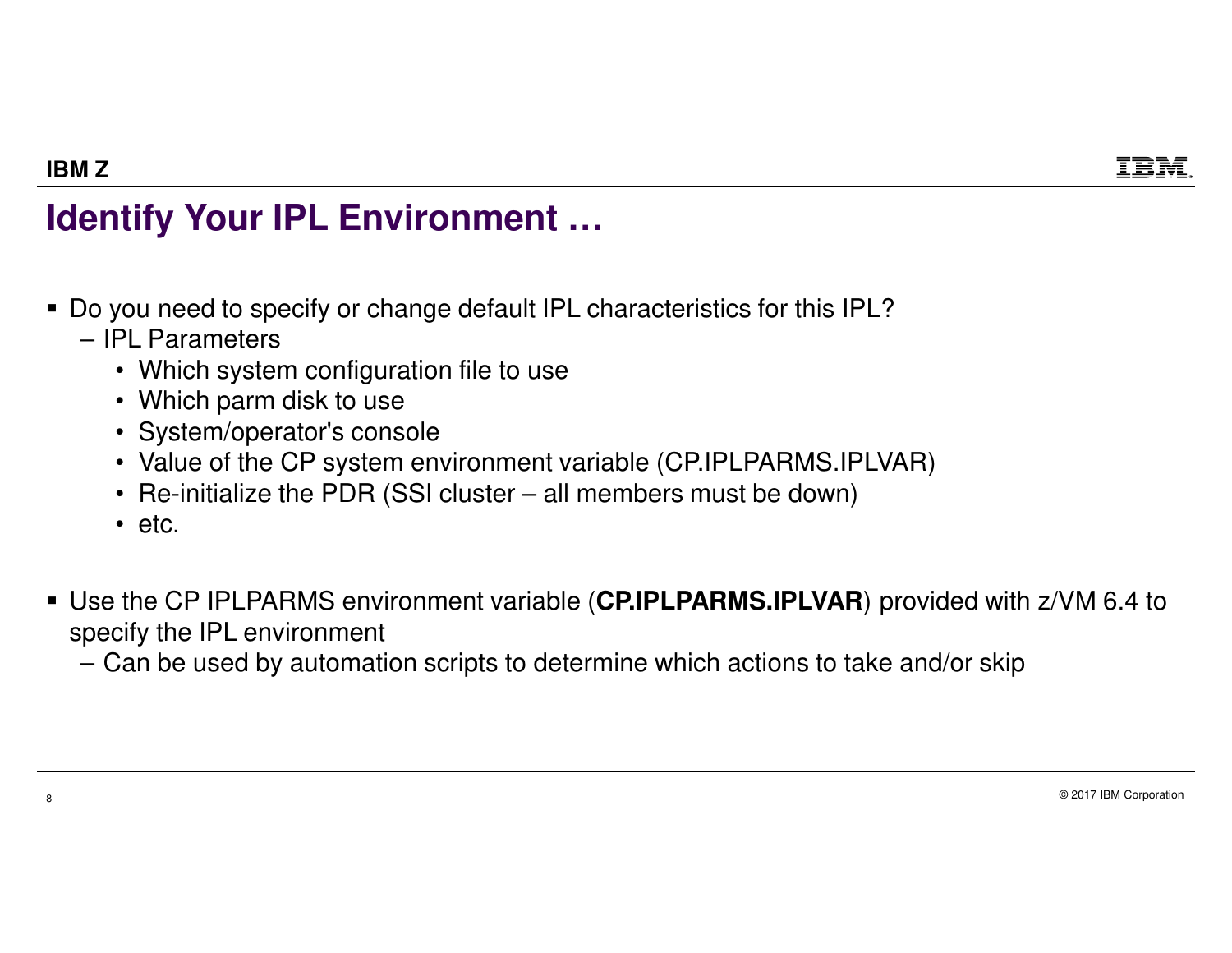## **Understand Disks Required to Start Your System**

- *IPL volume*
	- Where the loader program (SAPL) is
- *"RES" volume*
	- Contains minidisk (CF1 parm disk) where the CP MODULE is Warmstart and checkpoint areas (CP-formatted)
	-
	- Object directory
- *Default IPL/RES volume:*



- *CF0 Parm disk*
	- Where the system configuration file is
- *Default CF0 Parm disk:*



- *Other system and CP-Owned volumes*
	- Page
	- Spool
	- Guest and user data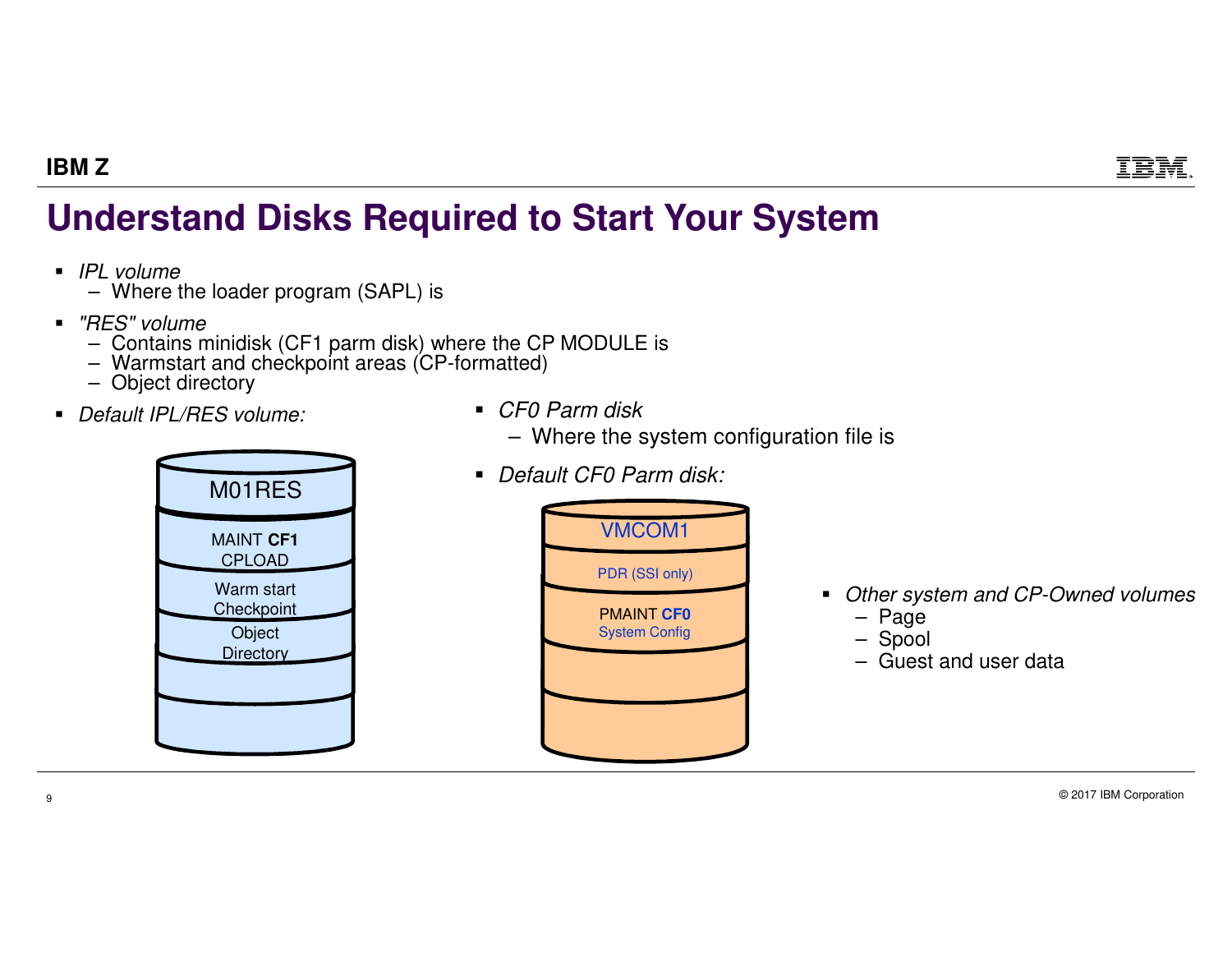## **Designate Ownership of CP-owned Volumes?**

- Ownership information may be specified for CP-owned volumes
	- Isolates a volume to a single system
	- Prevents CP data from being written on a volume owned by another system
- Ownership definition is mandatory in an SSI cluster, optional otherwise
- Specified with **OWNER** operand of CPFMTXA
	- Owning system name
	- Name of SSI cluster (if system is an SSI member)
		- A cluster name can be specified without a system name
			- -"Cluster-wide" volumes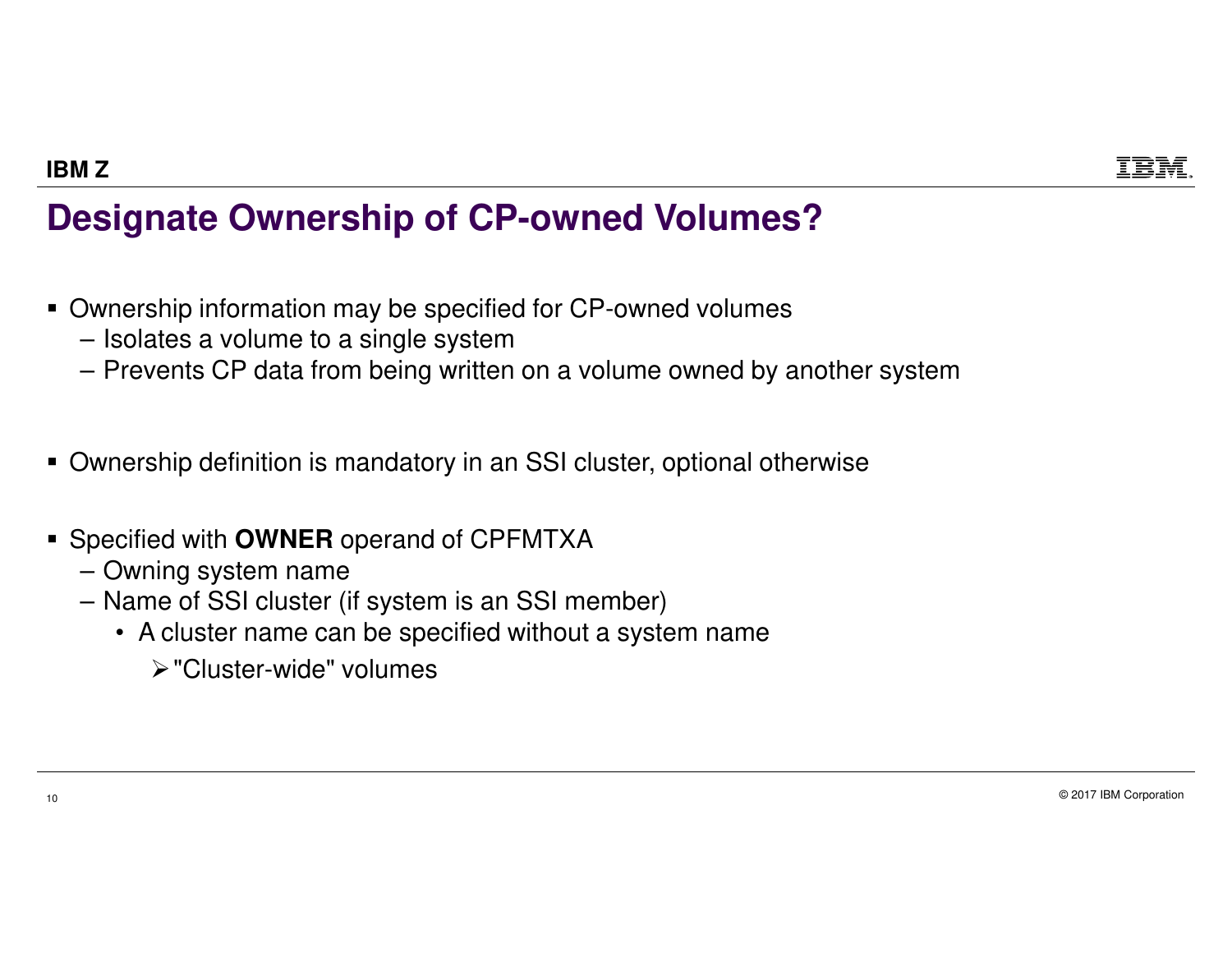## **Verify I/O Configuration**

### **IBM I/O Exerciser for System z (ESAIO)**

- Helps identify cabling or definition errors
	- Validates all paths defined to each device
- Can be run standalone in LPAR (with SAPL) or on a running z/VM system
- See z/VM 6.4 System Operation (chapter 3) for details

| System Check Out lool                                                       |          |
|-----------------------------------------------------------------------------|----------|
| - NUMBER OF I/O DEVICE SUBCHANNELS: 0119C6 (HEX) - HIGHEST SCH#: 034BDD     |          |
| NUMBER OF *RESERVED* SUBCHANNELS: 017158 (HEX) - HIGHEST SCH#: 03FFFE       |          |
| NUMBER OF TYPE-1 CFG SUBCHANNELS: 000001 (HEX) - HIGHEST SCH#: 01FF00       |          |
| NUMBER OF TYPE-2 MSG SUBCHANNELS: 0000C4 (HEX) - HIGHEST SCH#: 014552       |          |
| NUMBER OF TYPE-3 ADM SUBCHANNELS: 000000 (HEX) - HIGHEST SCH#: 000000       |          |
| - EXTENDED TEST (CABLING & DASD READ_VOLID) STARTED 46:14:25                |          |
| * CHP=90 DEV= 0510 ERROR ON CMD=E4 CTRL=4407 STAT=0000 (PATH INOP) 16:14:26 |          |
| * CHP=95 DEV= 0510 ERROR ON CMD=E4 CTRL=4407 STAT=0000 (PATH INOP) 16:14:26 |          |
| * CHP=90 DEV= 0511 ERROR ON CMD=E4 CTRL=4407 STAT=0000 (PATH INOP) 16:14:26 |          |
| * CHP=95 DEV= 0511 ERROR ON CMD=E4 CTRL=4407 STAT=0000 (PATH INOP)          | 16:14:26 |
| * CHP=90 DEV= 0512 ERROR ON CMD=E4 CTRL=4407 STAT=0000 (PATH INOP) 16:14:26 |          |
| * CHP=95 DEV= 0512 ERROR ON CMD=E4 CTRL=4407 STAT=0000 (PATH INOP)          | 16:14:26 |
| * CHP=90 DEV= 0513 ERROR ON CMD=E4 CTRL=4407 STAT=0000 (PATH INOP) 16:14:27 |          |
| * CHP=95 DEV= 0513 ERROR ON CMD=E4 CTRL=4407 STAT=0000 (PATH INOP)          | 16:14:27 |
| * CHP=B8 DEV= 1500 ERROR ON CMD=E4 CTRL=4407 STAT=0000 (PATH INOP) 16:14:36 |          |
| * CHP=85 DEV= 1500 ERROR ON CMD=E4 CTRL=4407 STAT=0000 (PATH INOP) 16:14:36 |          |
| * CHP=B8 DEV= 1501 ERROR ON CMD=E4 CTRL=4407 STAT=0000 (PATH INOP) 16:14:36 |          |
| * CHP=85 DEV= 1501 ERROR ON CMD=E4 CTRL=4407 STAT=0000 (PATH INOP) 16:14:36 |          |
| * CHP=B8 DEV= 1502 ERROR ON CMD=E4 CTRL=4407 STAT=0000 (PATH INOP)          | 16:14:36 |
| * CHP=85 DEV= 1502 ERROR ON CMD=E4 CTRL=4407 STAT=0000 (PATH INOP) 16:14:36 |          |
| * CHP=B8 DEV= 1510 ERROR ON CMD=E4 CTRL=4407 STAT=0000 (PATH INOP)          | 16:14:36 |
| - SELECTING DEVICE= 1510. PLEASE WAIT                                       | 16:14:36 |
| # SCREEN FULL PRESS ENTER, OR TYPE (DEL) FOR AUTO WRAP MODE == >            |          |

© 2017 IBM Corporation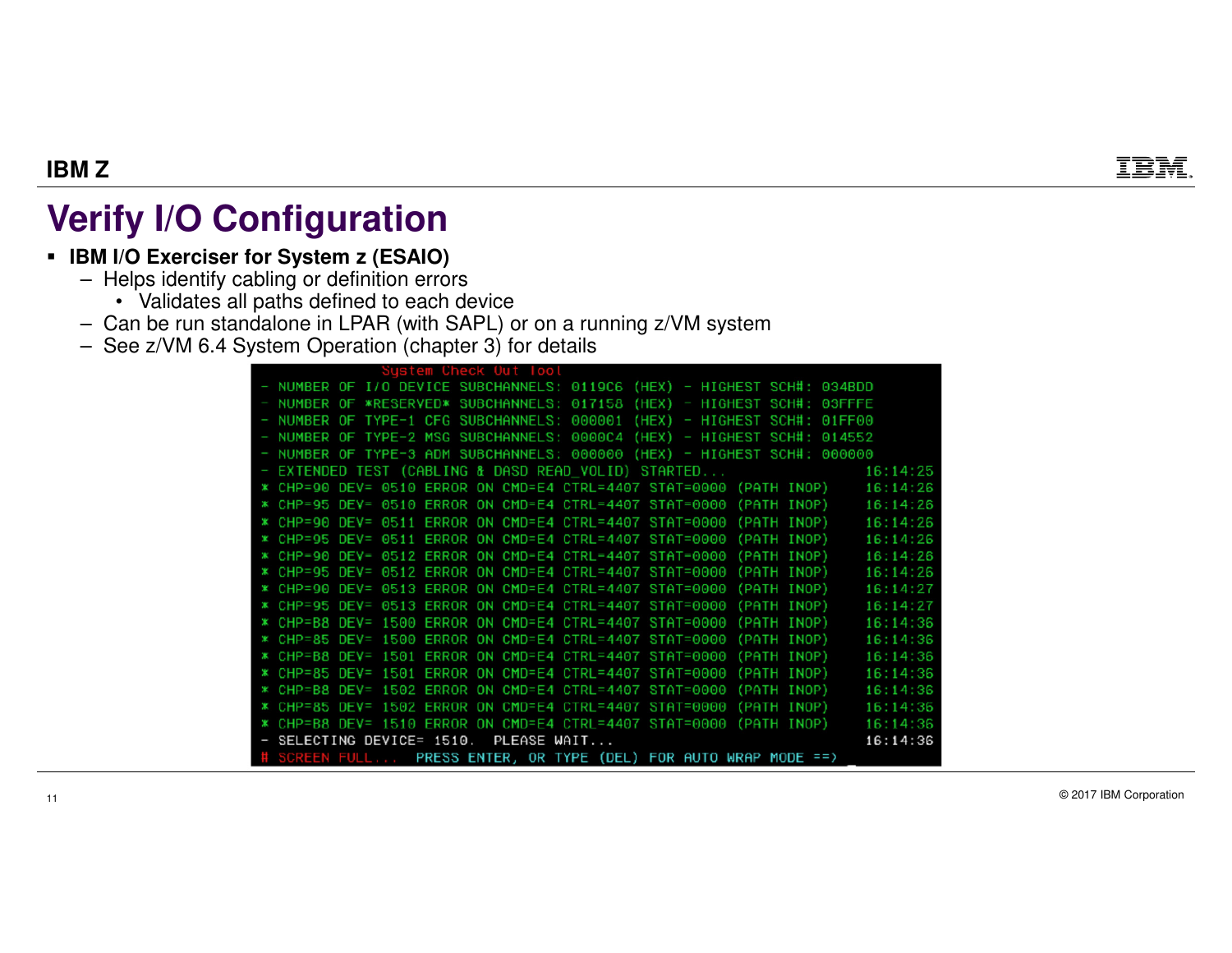## **Specify Location of System/Operator Console**

- **Derating System Messages Panel of HMC** 
	- LOADPARM **CONSSYSC**
	- **CONS=SYSC** IPL paramter
	- **SYSTEM\_CONSOLE** on **OPERATOR\_CONSOLES** configuration statement
- Integrated 3270 Console
	- LOADPARM **SYSG**
	- **CONS=SYSG** IPL paramter –
	- **SYSTEM\_3270** on **OPERATOR\_CONSOLES** configuration statement
- Device specified by address on **OPERATOR\_CONSOLES** statement
- Selected system console becomes the primary system operator console when OPERATOR virtual machine is logged on during IPL
- $\textcolor{red}{\bullet}$  If using an application that monitors the OPERATOR's console via SECUSER, disconnect as soon as possible so console logs can be captured
	- e.g. Operations Manager for z/VM
	- Applies to all virtual machines you are monitoring
	- Alternatively, use OBSERVER if you want to stay connected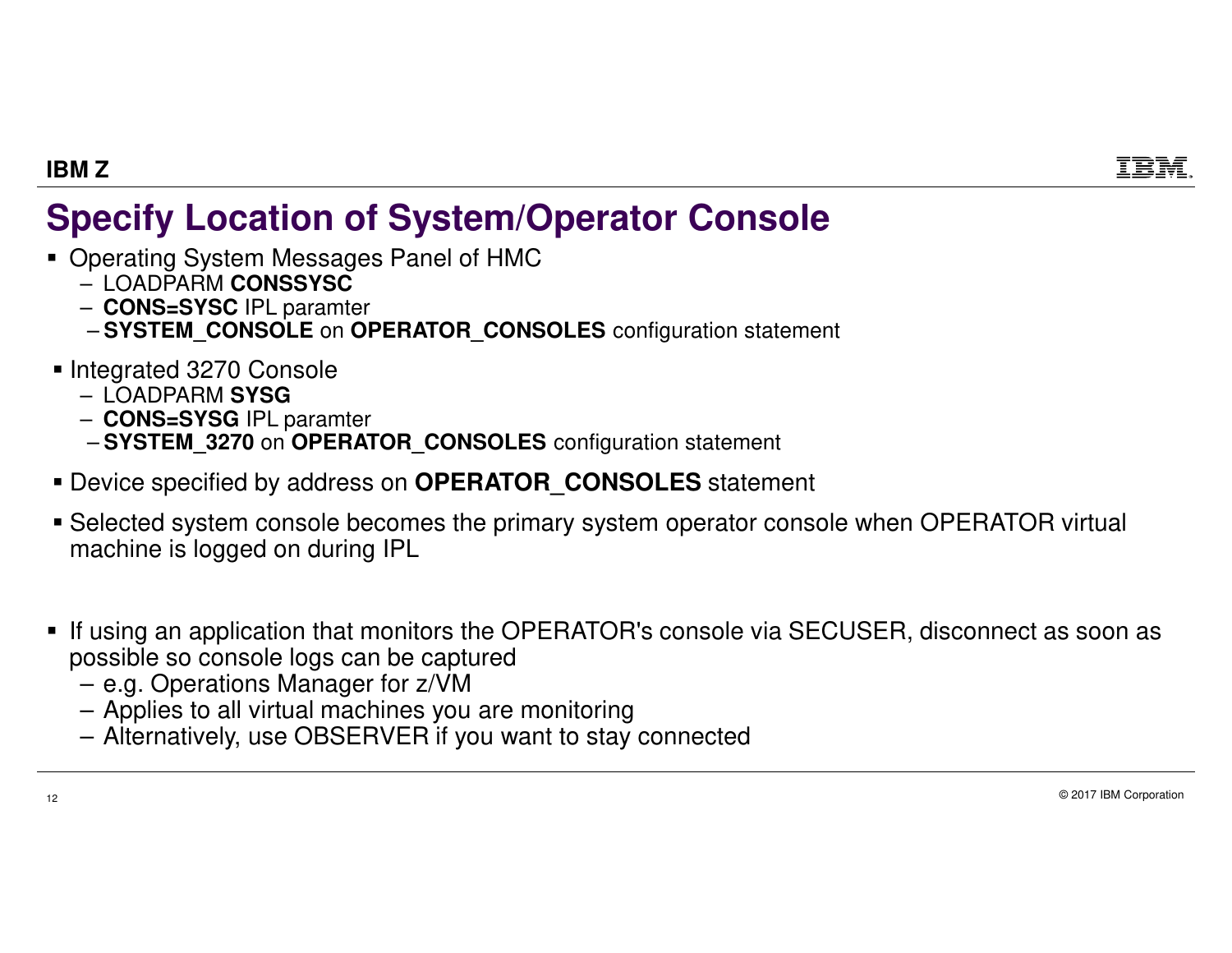## **Virtual Network Definitions**

If using Inter-VSwitch Links (IVLs), define them in the system configuration file

- **DEFINE VSWITCH switchname IVL …**
- Must be established before any Global VSwitches or Shared Port Groups
- **Global VSwitches and Shared Port Groups can also be defined in system configuration file** 
	- Creation will be deferred until the IVL virtual switch Uplink Port connects the host to the IVL domain (**"active"** state)
	- Define dynamically (after IPL) to allow IVL to be established
- Define virtual NICs in guests' directory entries
	- **NICDEF vdev LAN SYSTEM vswitchname**
	- Will automatically authorize and couple to *vswitchname* if available when guest logs on
		- "authorize" requires Directory Network Authorization (DNA) support APAR VM65925 (z/VM 6.4)
		- Eliminates need to authorize with a **SET VSWITCH GRANT** command

© 2017 IBM Corporation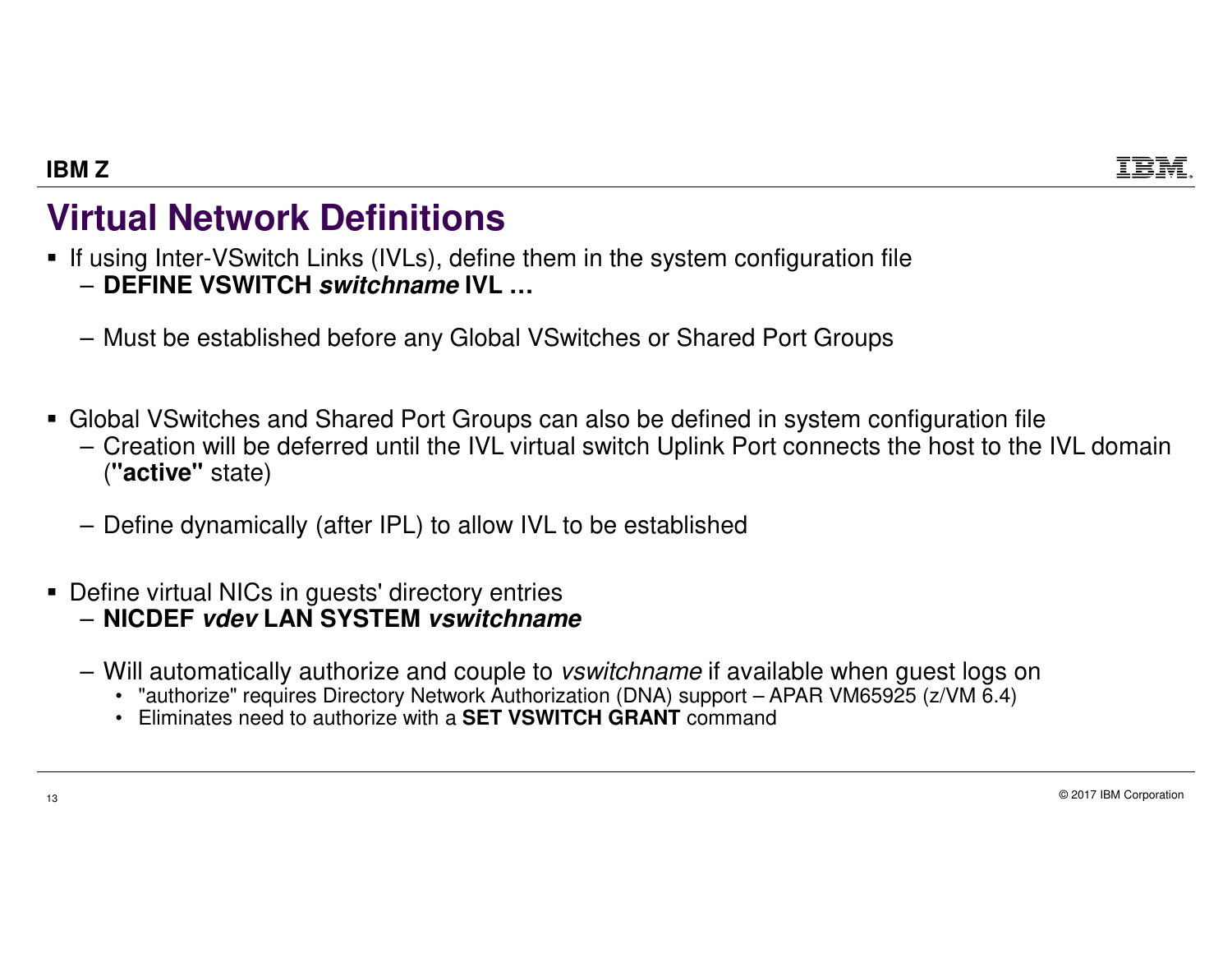## **Starting Your z/VM System**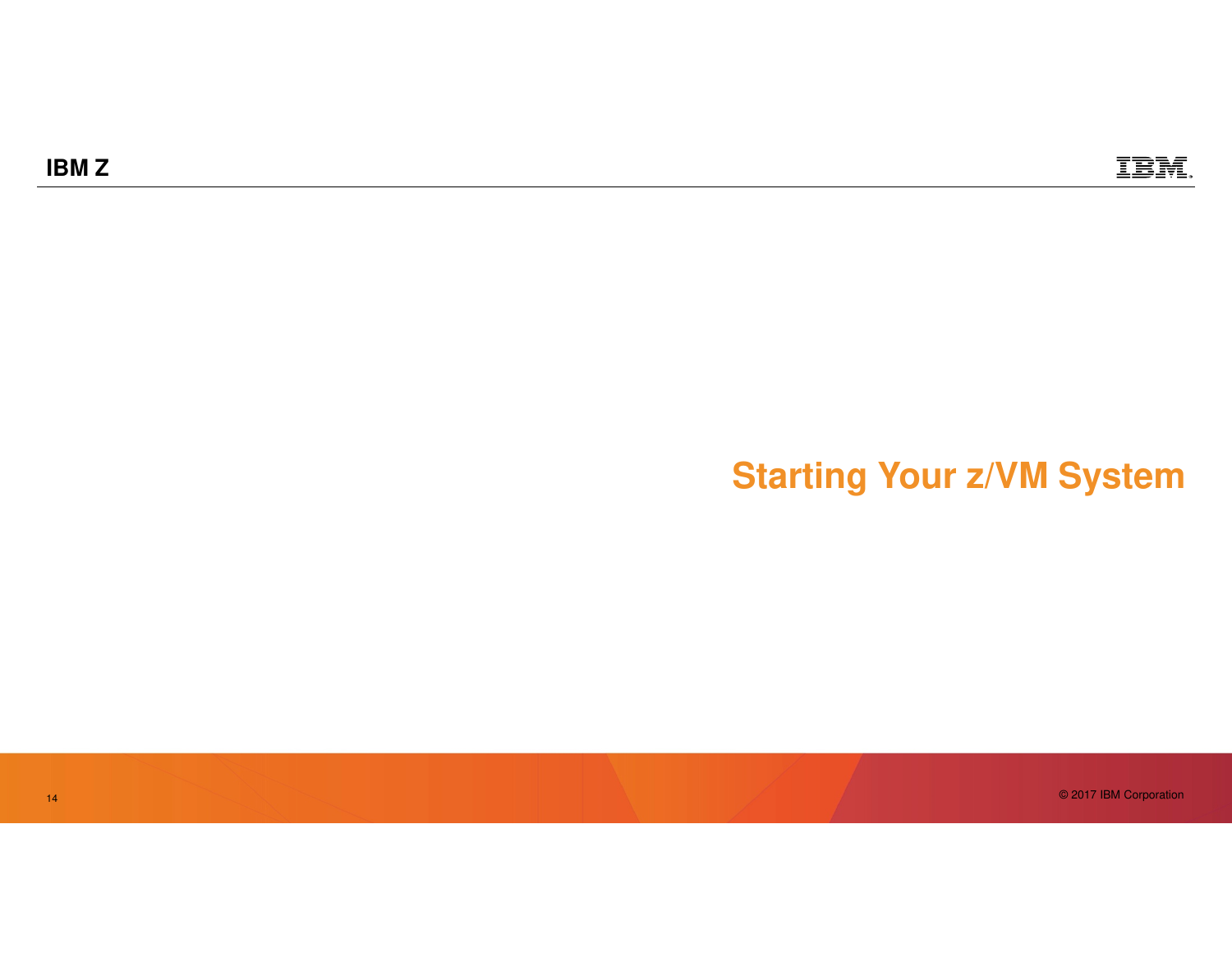## **Loading and Starting z/VM**

- SAPL (Stand Alone Program Loader) Used to load and start z/VM
	-
	-
	-
	-
	- Default SAPL is created during z/VM installation<br>• Can rebuild and customize using SALIPL utility<br>- Menu can optionally be displayed when IPLing z/VM<br>• Display only when changes to IPL attributes and/or IPL parameters ar

| STAND ALONE PROGRAM LOADER: z/VM VERSION 6 RELEASE 4.0 |
|--------------------------------------------------------|
| DEVICE NUMBER: 018B MINIDISK OFFSET: 35 EXTENT: -      |
| MODULE NAME: CPLOAD LOAD ORIGIN: 2000                  |
|                                                        |
| cons=0080 iplvar=PRODUCTION fn=MYPROD                  |
|                                                        |
|                                                        |
|                                                        |
| 9= FILELIST 10= LOAD 11= TOGGLE EXTENT/OFFSET          |
|                                                        |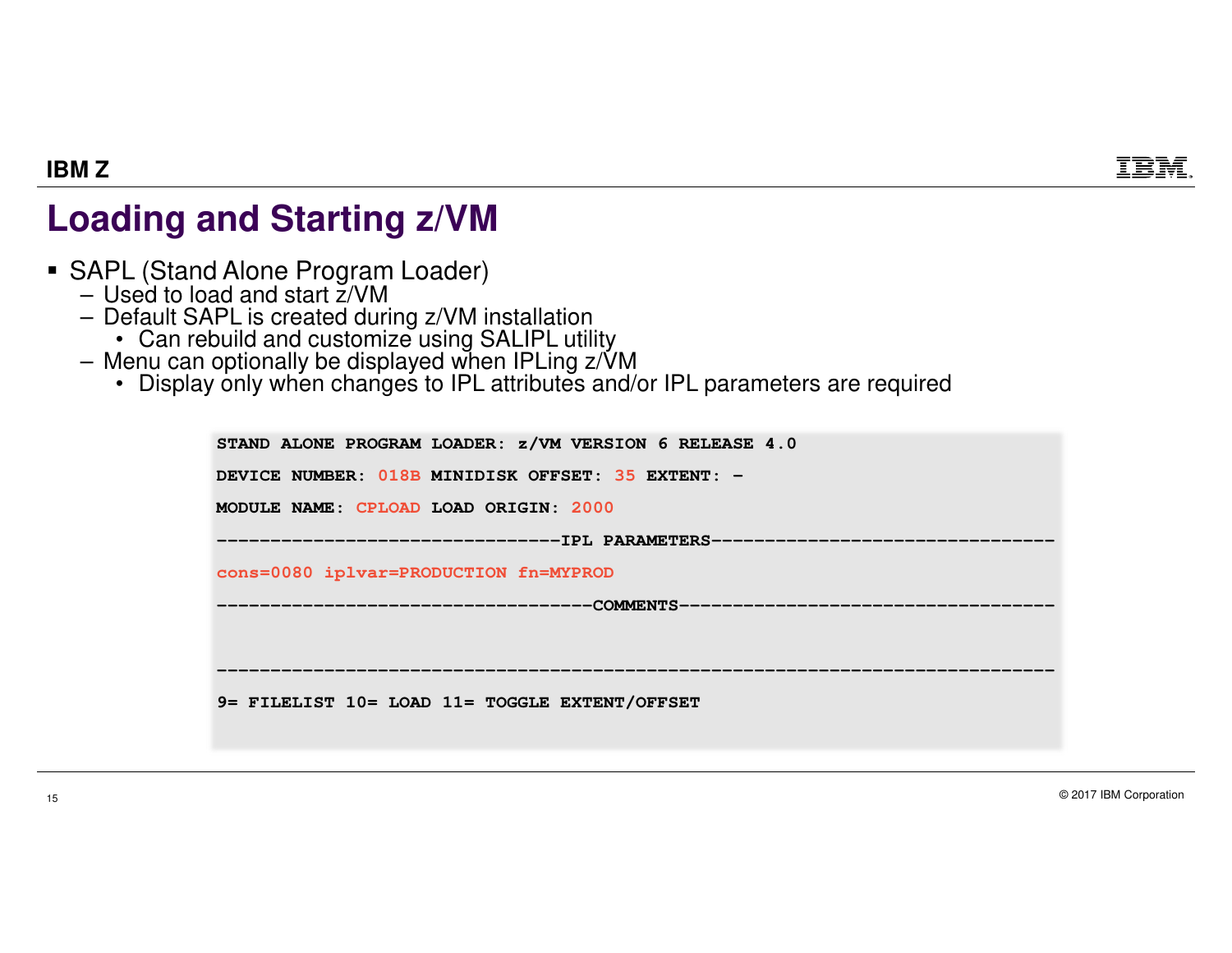## **How Do You IPL?**

- Automated no operator intervention unless there is a problem
	- **FEATURES** statement in system configuration file:
		- **ENABLE AUTO\_WARM\_IPL**, or
		- **AUTO\_IPL WARM**
- Manual operator prompted for type of IPL

```
Start ((Warm|Force|COLD|CLEAN) (DRain) (DIsable)
                                              (NODIRect)
(NOAUTOlog)) or (SHUTDOWN)
```
- This is required if the TOD clock needs to be set (rare)
- Can also disable autolog or terminate IPL (shutdown) in case of errors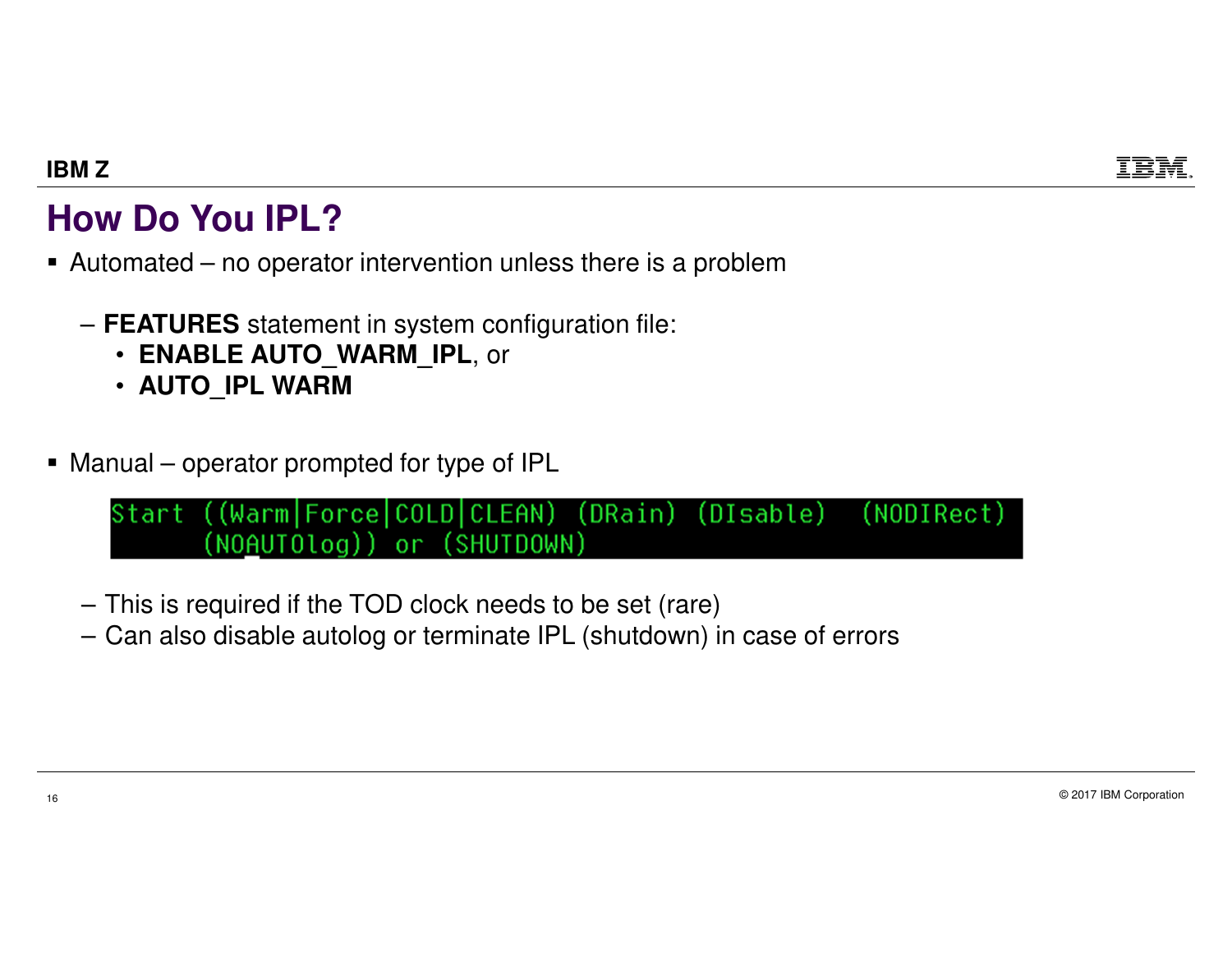### **IPL Issues**

- Type of problems that could occur during IPL
	- Errors in IPL parameter processing
	- Errors in configuration file processing
	- CP-owned volumes that are offline
		- Could result in loss of data (spool files, saved systems, and saved segments)
	- Warmstart or checkpoint errors
		- Might prompt to change to FORCE start
			- $\blacktriangleright$  Could also result in loss of data
	- Connectivity issues when joining an SSI cluster
- Decide whether to
	- –Stop IPL to fix any errors
	- –Continue/complete IPL and attempt to fix them dynamically

Some errors will result in a wait state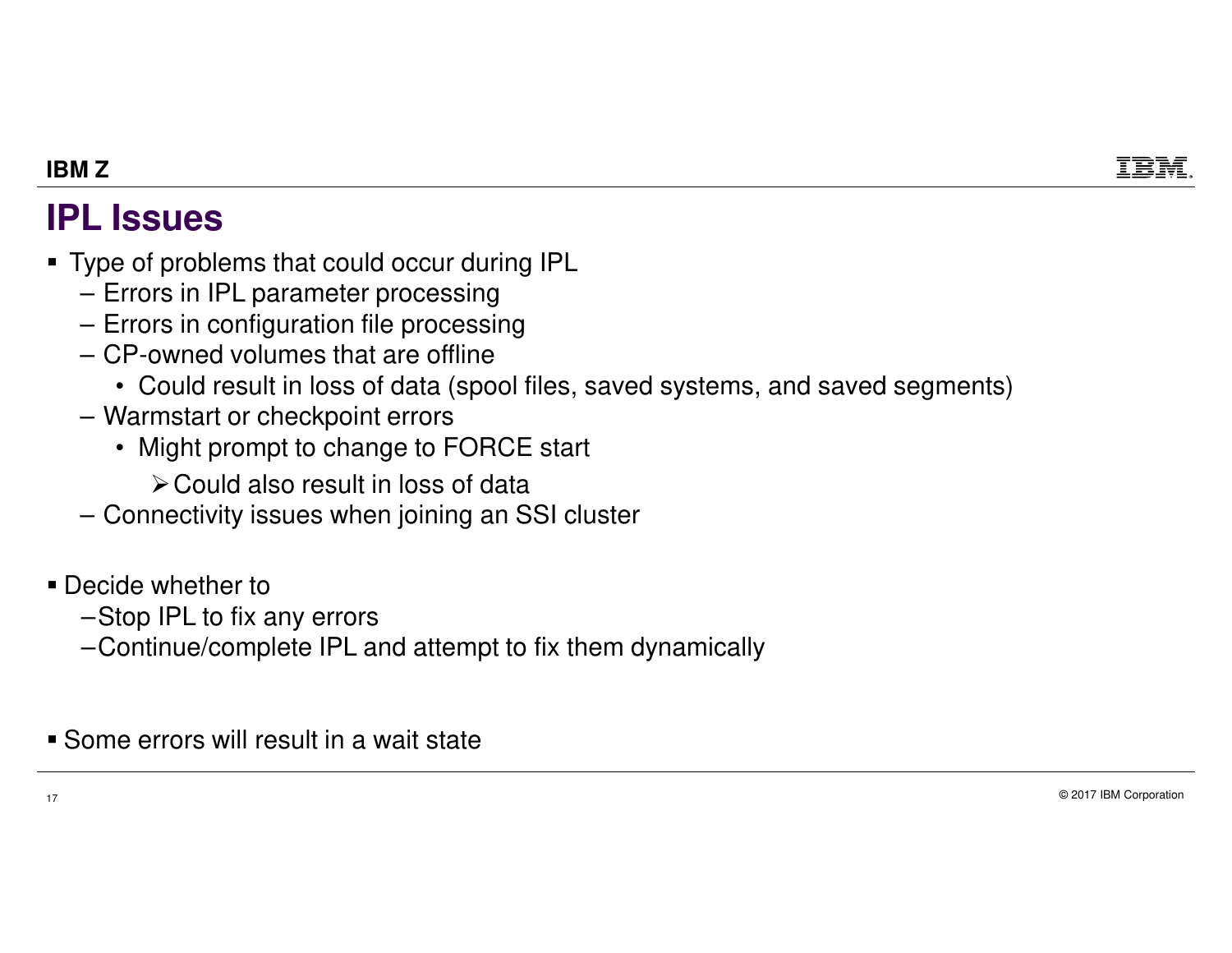### **After IPL: Validation, Servers, and Guests**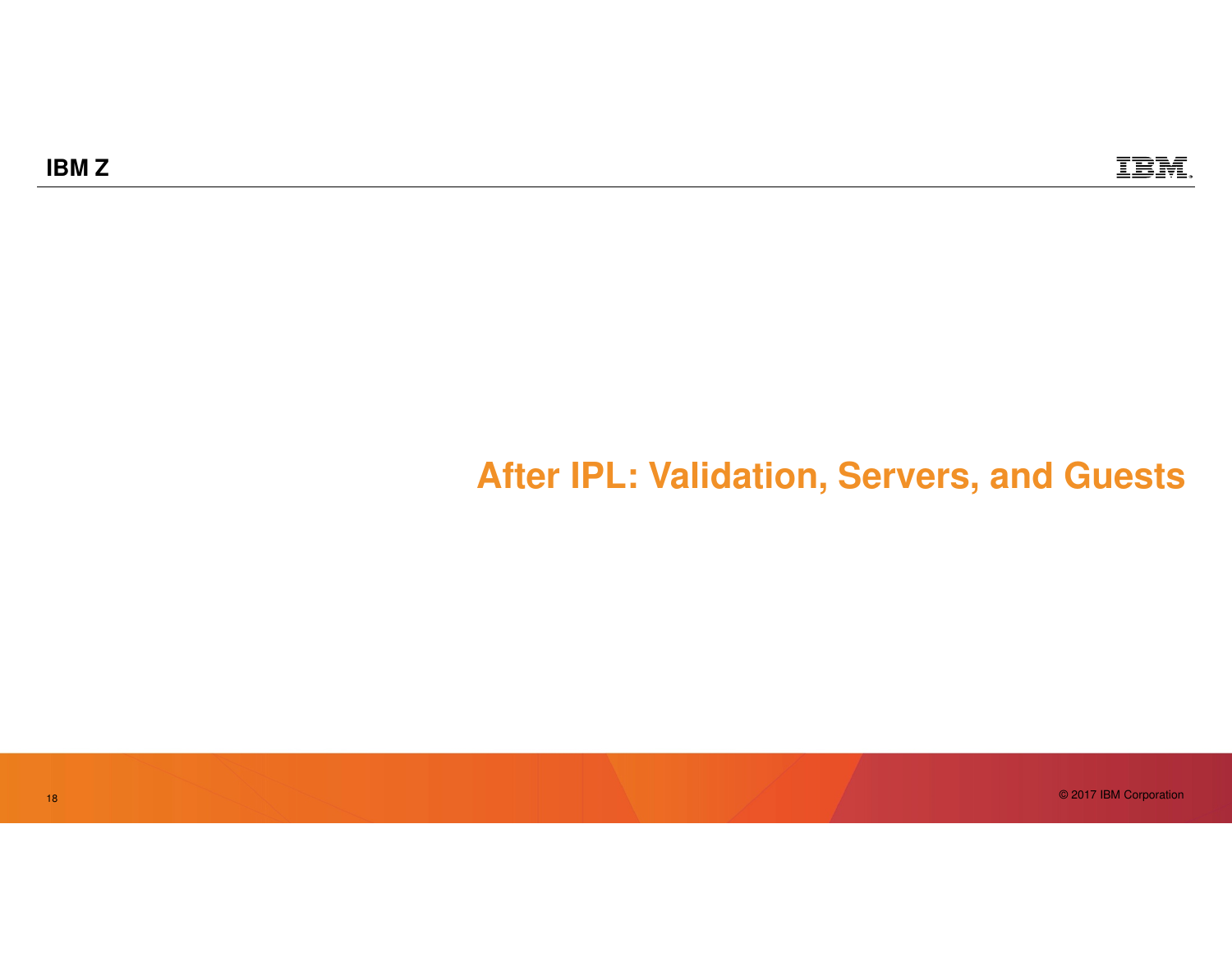## **Getting the Work Started after IPL**

- Virtual machine "hierarchy"
	- Top priority: protecting your system and data
	- Virtual machines that create and collect system data
		- Some of these are started during IPL
	- Guests will have dependencies on various system services and virtual machines
		- Networks
		- Service virtual machines
		- Linux guests that run applications or application servers require database servers to be up and running first
- Service virtual machines that do monitoring and help with system operation can help with the above
	- Start virtual machines in the correct order
	- Verify pre-req virtual machines are available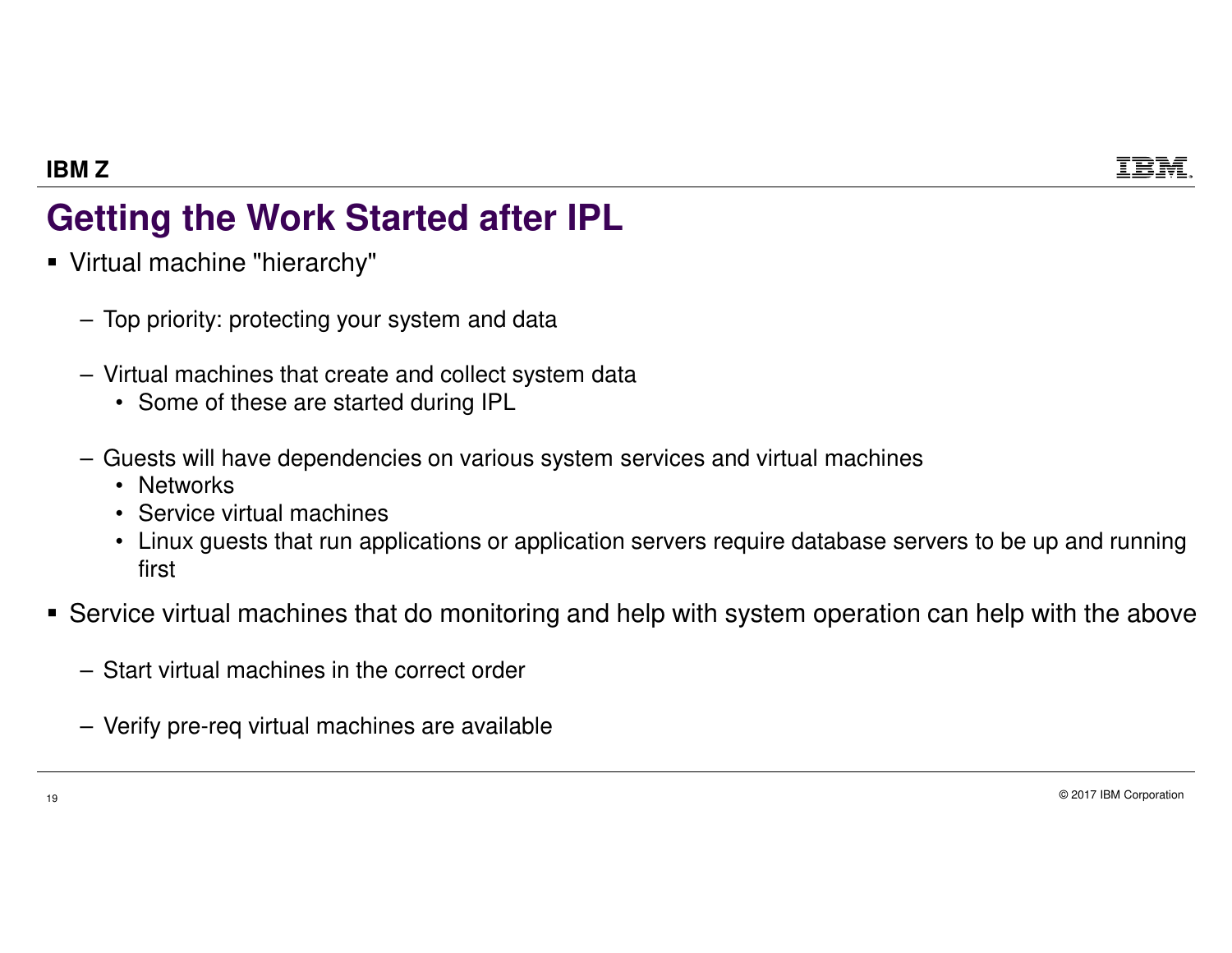### **Priority 1- External Security Manager (ESM)**

- Make sure ESM is started before any other service machines
	- 1. Change AUTOLOG1 userid's PROFILE EXEC to autolog **only** RACFVM
	- 2. Move everything else in AUTOLOG1's PROFILE to AUTOLOG2
	- 3. RACF will start AUTOLOG2 after it is initialized
- $\textcolor{red}{\bullet}$  If you are doing maintenance on RACF and don't want RACFVM or other service machines to start:
	- 1. Set **CP.IPLPARMS.IPLVAR** (IPL environment variable) to something like "RACFMNT"
	- 2. Check value in AUTOLOG1's PROFILE EXEC
	- 3. If "RACFMNT"
		- Autolog user RACMAINT instead of RACFVM
		- Do not start AUTOLOG2

© 2017 IBM Corporation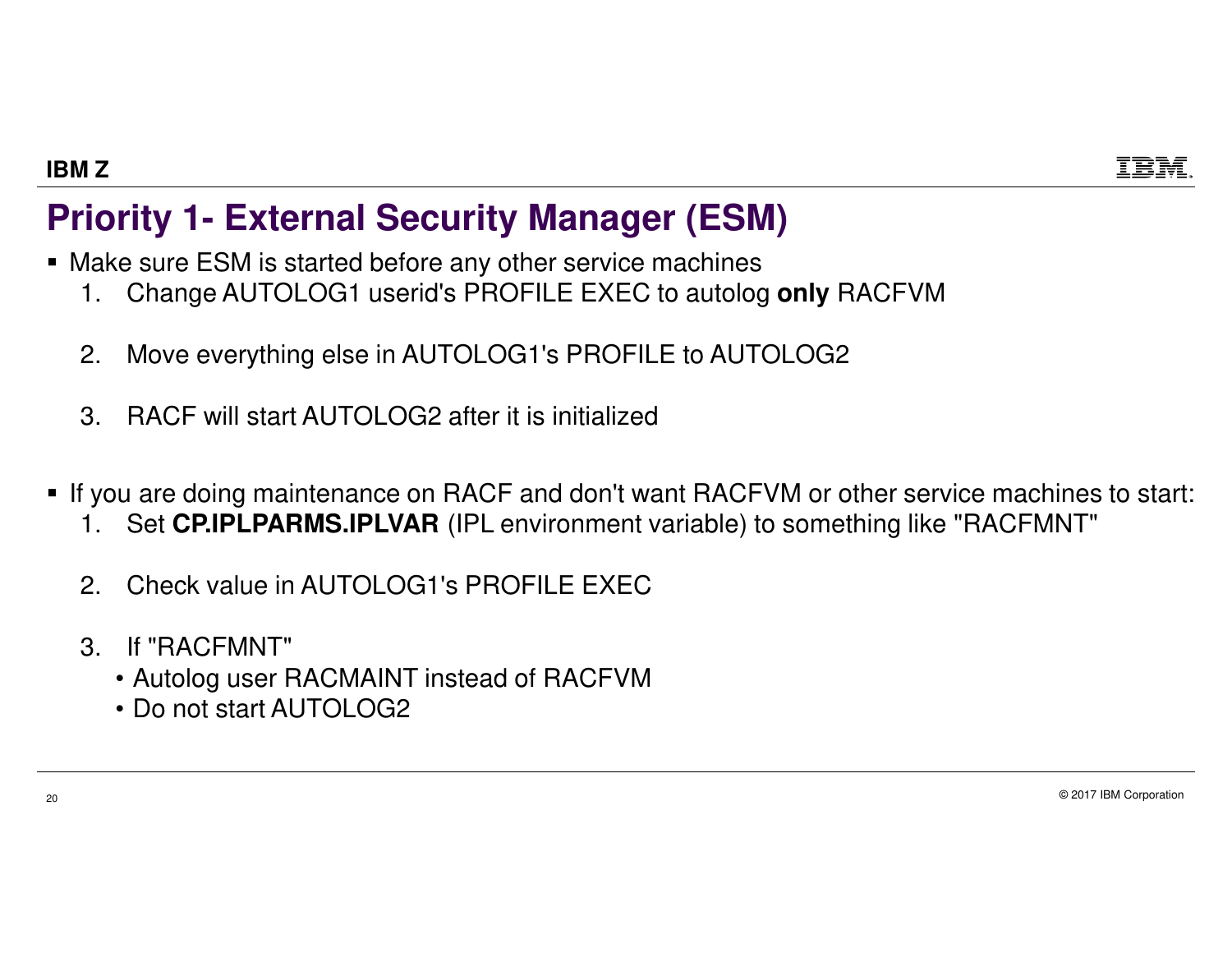## **Service Virtual Machines, etc.**

### **AUTOLOG2 (follow the hierarchy)**

- Start service machines for system operation, monitoring, and management, including:
	- 1. Operations Manager, PROP

≻Start these first so they can monitor other service machines (consoles, etc.)

 $\triangleright$ Use to verify service machines and manage dependencies among them

- 2. TCP/IP
- 3. MONITOR service, Performance Toolkit, OMEGAMON XE
- 4. DirMaint
- 5. Systems Management API (SMAPI) servers
- 6. etc.
- Invoke scripts to
	- Verify system resources
	- Define and verify virtual networks
	- Start guests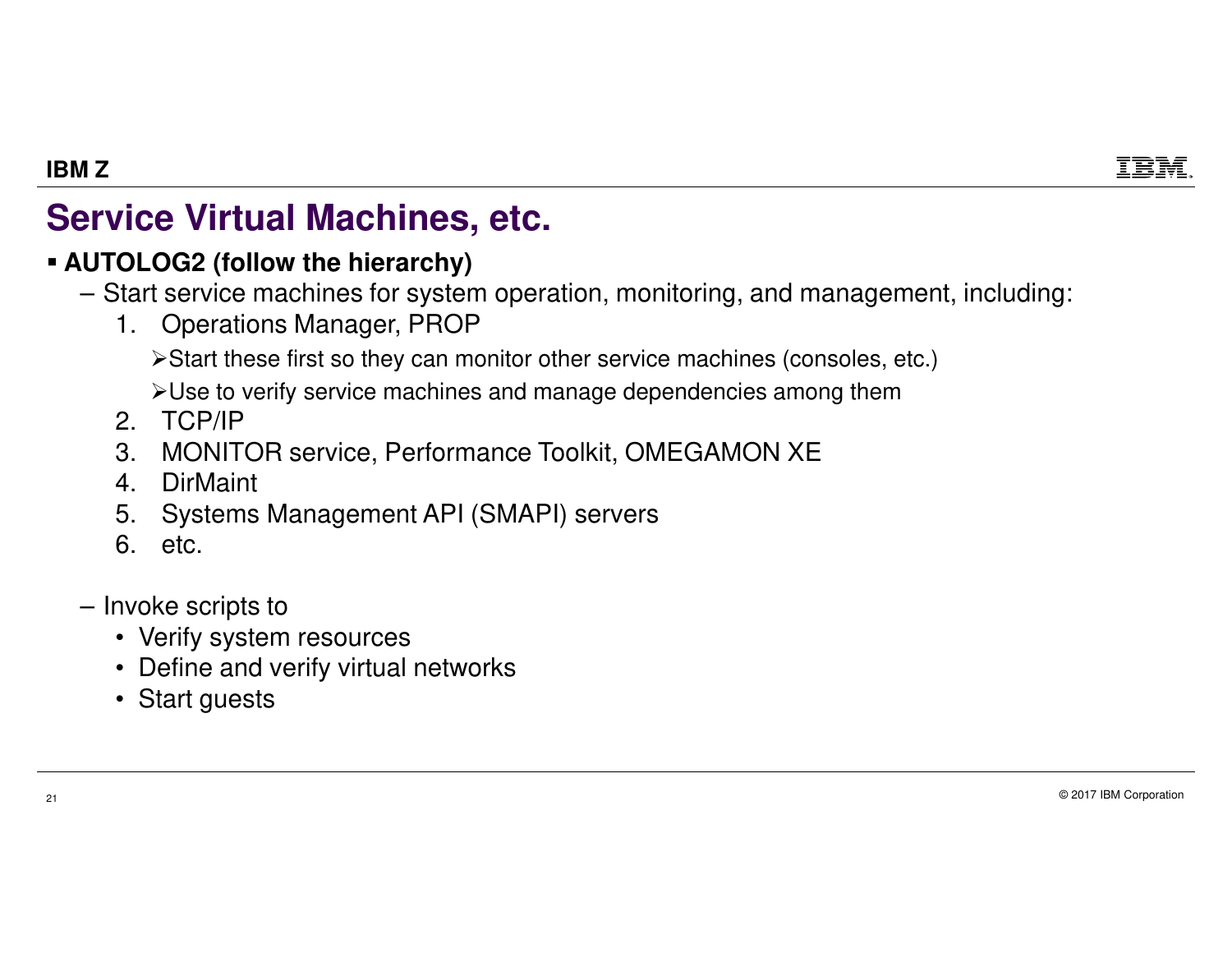## **Verify System Resources**

- Create automation scripts to check system resources (and record in console file)
	- Make sure the virtual machine issuing commands has correct privilege class to query system-wide information
- Use QUERY commands to verify:
	- Available processors (**QUERY PROCESSORS**)
	- How much real memory is available? (**QUERY STORAGE**)
		- If less than expected, make sure all memory is defined as central storage (no expanded storage)
	- Page and spool volumes and available space (**QUERY ALLOC PAGE, QUERY ALLOC SPOOL**)
	- System data (EREP, Symptom, Accounting records) is being collected **(QUERY RECORDING)**
		- Userids defined on **SYSTEM\_USERIDS** configuration statement
		- Usually logged on by the system during IPL
- Make sure CP dumps are enabled in case of a system failure **(QUERY DUMP)**
	- If not, you might have to allocate more dump space on your spool volumes
	- Enable dumps **(SET DUMP DASD CP IPL)**
- If running in an SSI cluster, check SSI state and mode to make sure system successfully joined the cluster **(QUERY SSI)**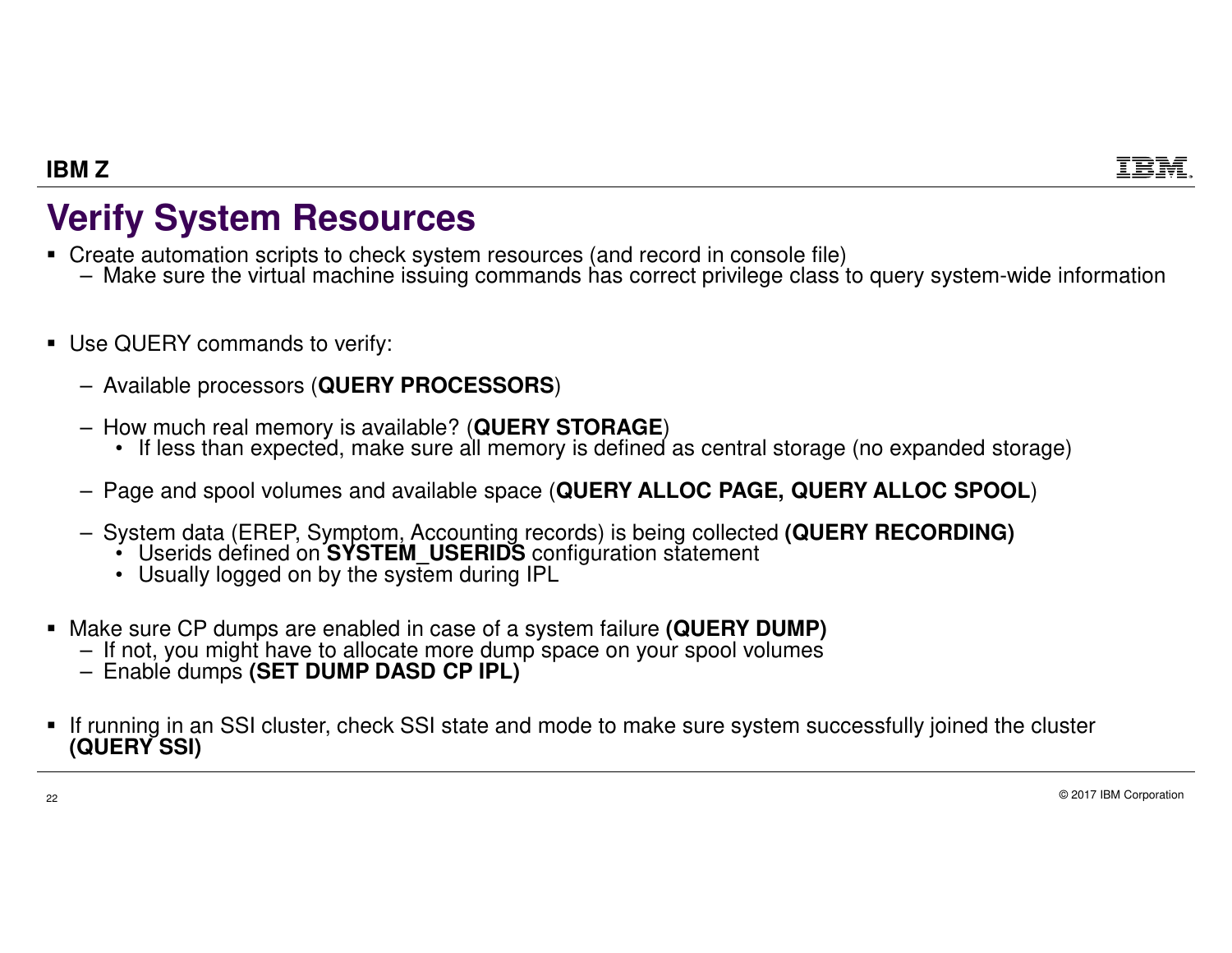## **Verify Virtual Networks**

- Create a "networking script" in AUTOLOG2 to define and verify networks
	- Verify IVL defined in system configuration file is operational
		- **QUERY VSWITCH** shows Uplink Port state is **"active"**
	- Define Global VSwitches and verify that they are operational
		- **DEFINE VSWITCH switchname GLOBAL …**
		- **QUERY VSWITCH** shows Uplink Port state is **"active"**
	- Issue **SET VSWITCH GRANT** commands to authorize guests with virtual NIC definitions in their directory to couple to virtual networks when they log on
		- Not needed if Directory Network Authorization (DNA) support is applied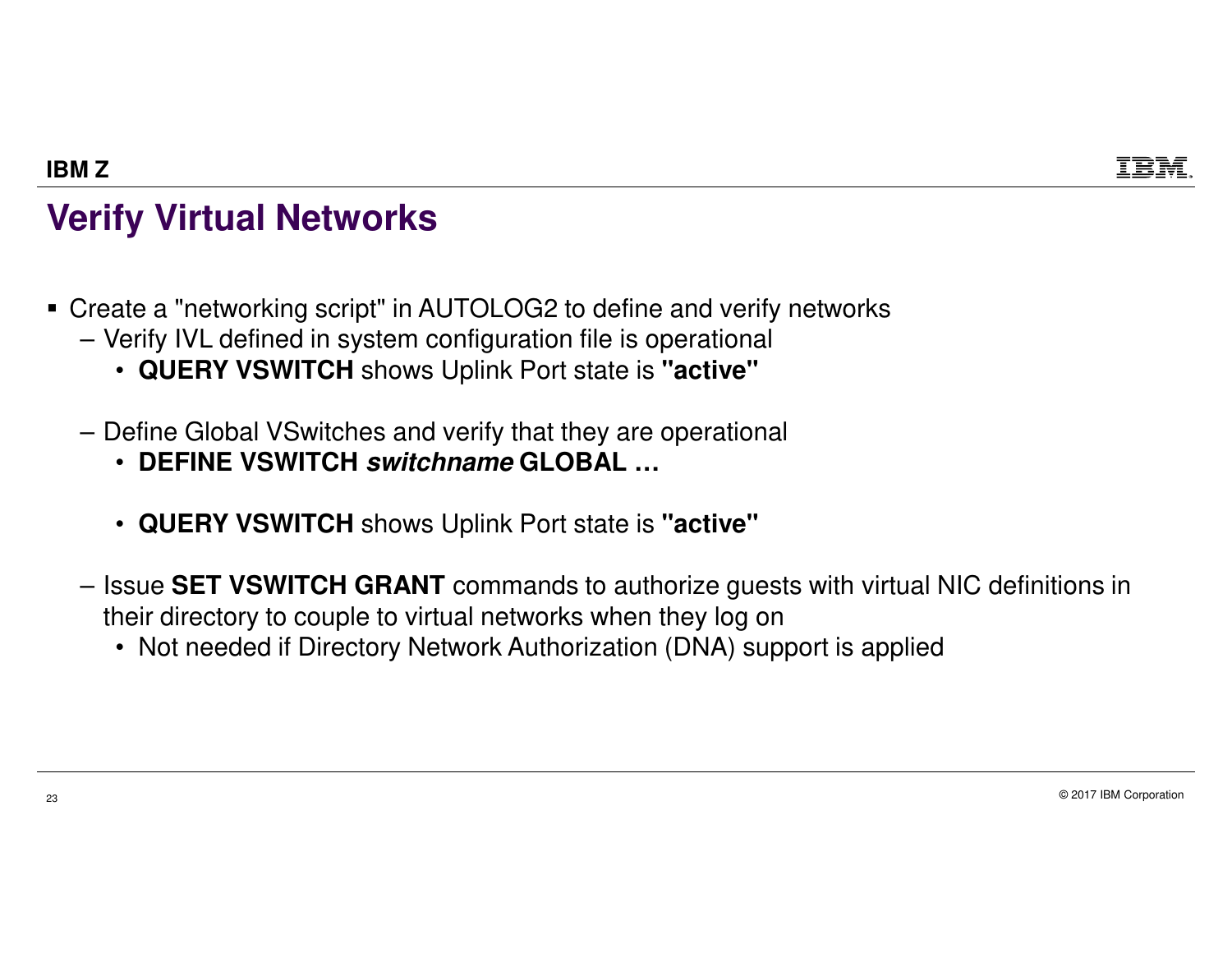## **Starting Guests**

- $\textcolor{red}{\bullet}$  "Pace" guest startups to minimize contention for system resources
	- Depends on workloads and guest requirements
		- CPU
		- Memory
		- Network connections and communication
	- Pacing can be simple or sophisticated
		- "Sleep" between guests or groups of guests
		- Monitor startup completion of one group of guests before starting the next group
		- Examine performance statistics to determine when system is ready to start another group
- Verify each group of guests have completed startup before starting next group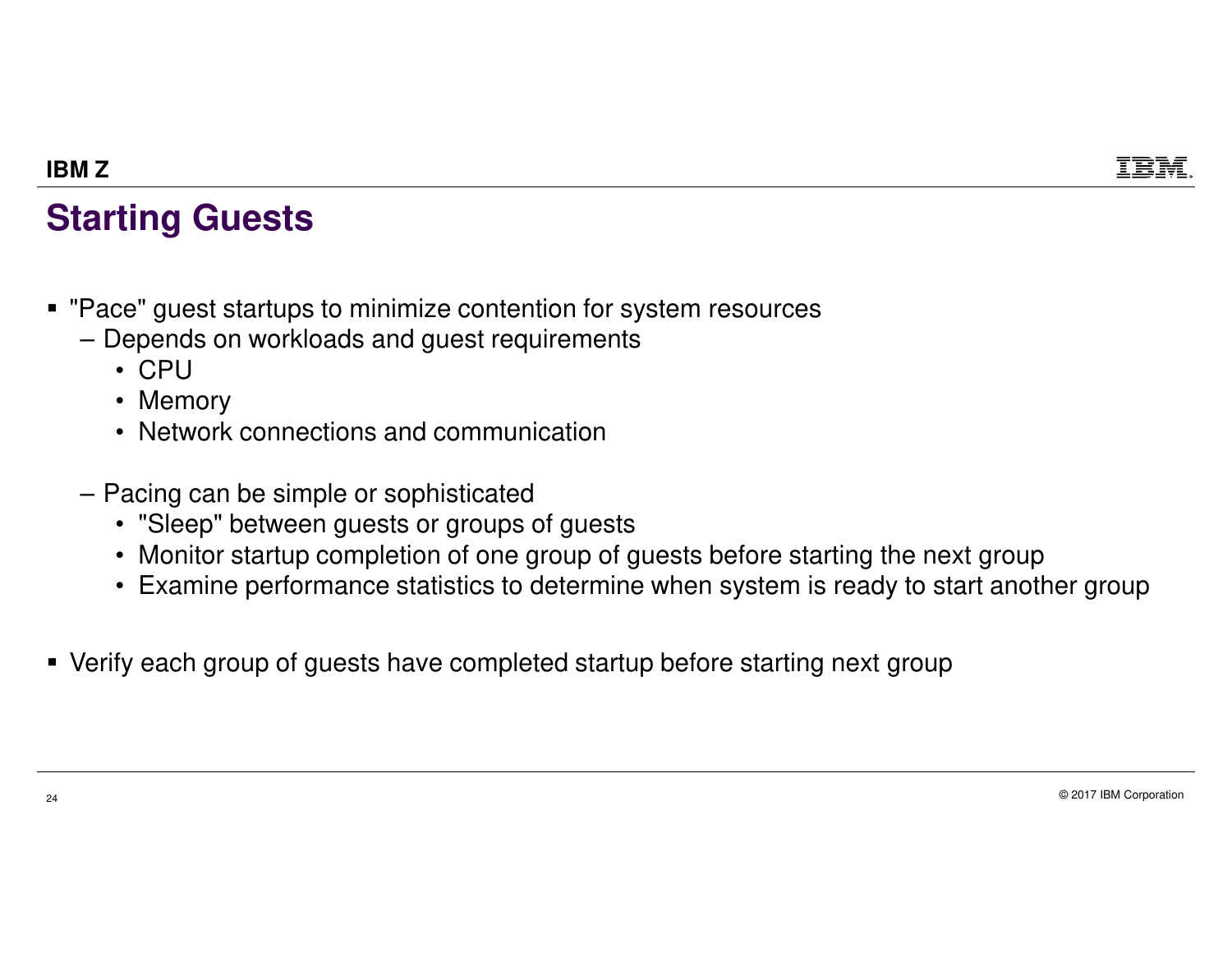## **Automating Guest Startups**

- Operations Manager for z/VM can automate management of guest startups– Monitor consoles
	- Monitor system events such as SSI state/mode and network status
	- Define rules to take specific actions based on the above
		- Issue commands
		- Invoke programs/scripts
		- Error handling and notification
	- The set of rules that is used for various events/messages can be changed based on current system state
		- For example, shutting down system instead of starting system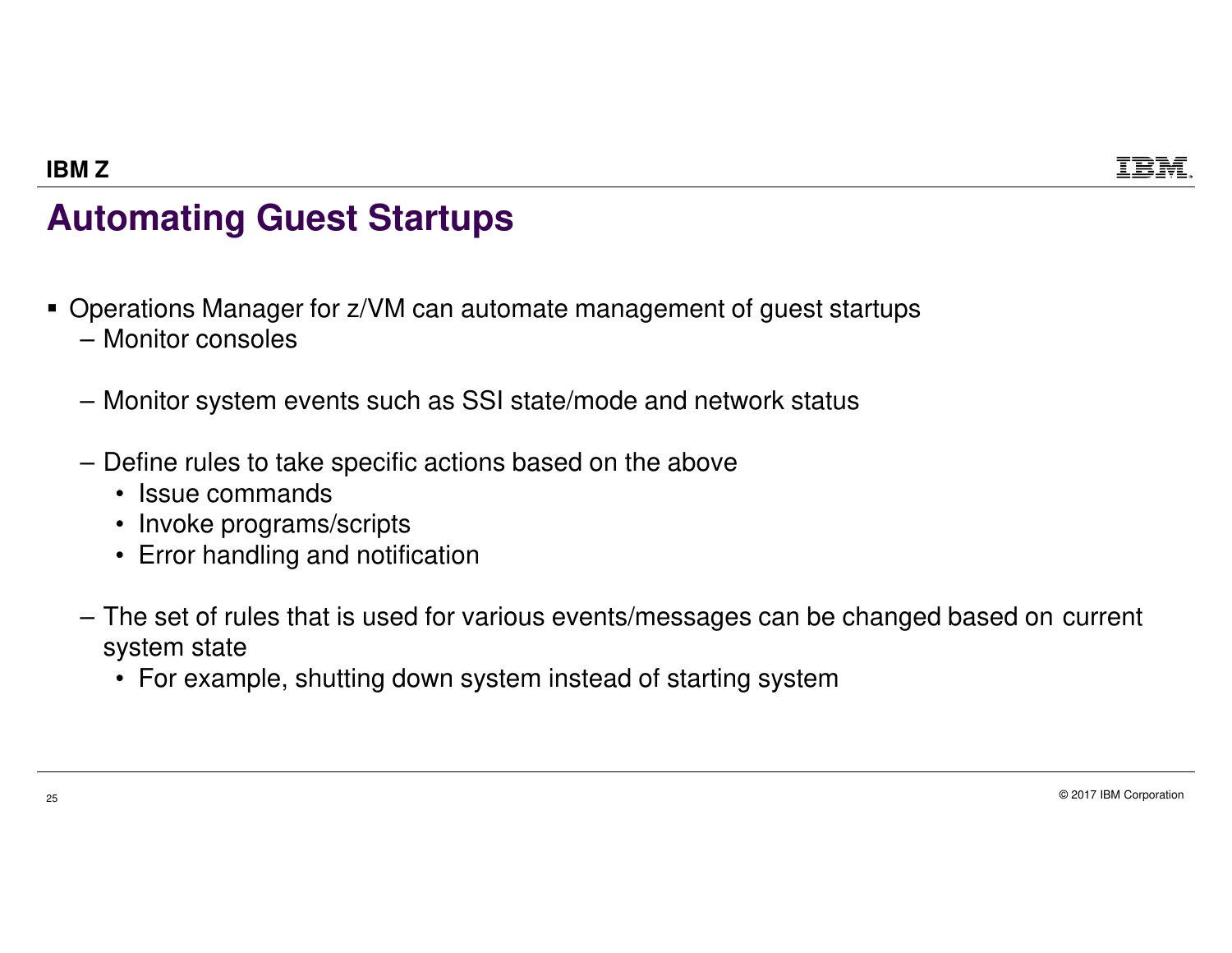## **Shutting Down**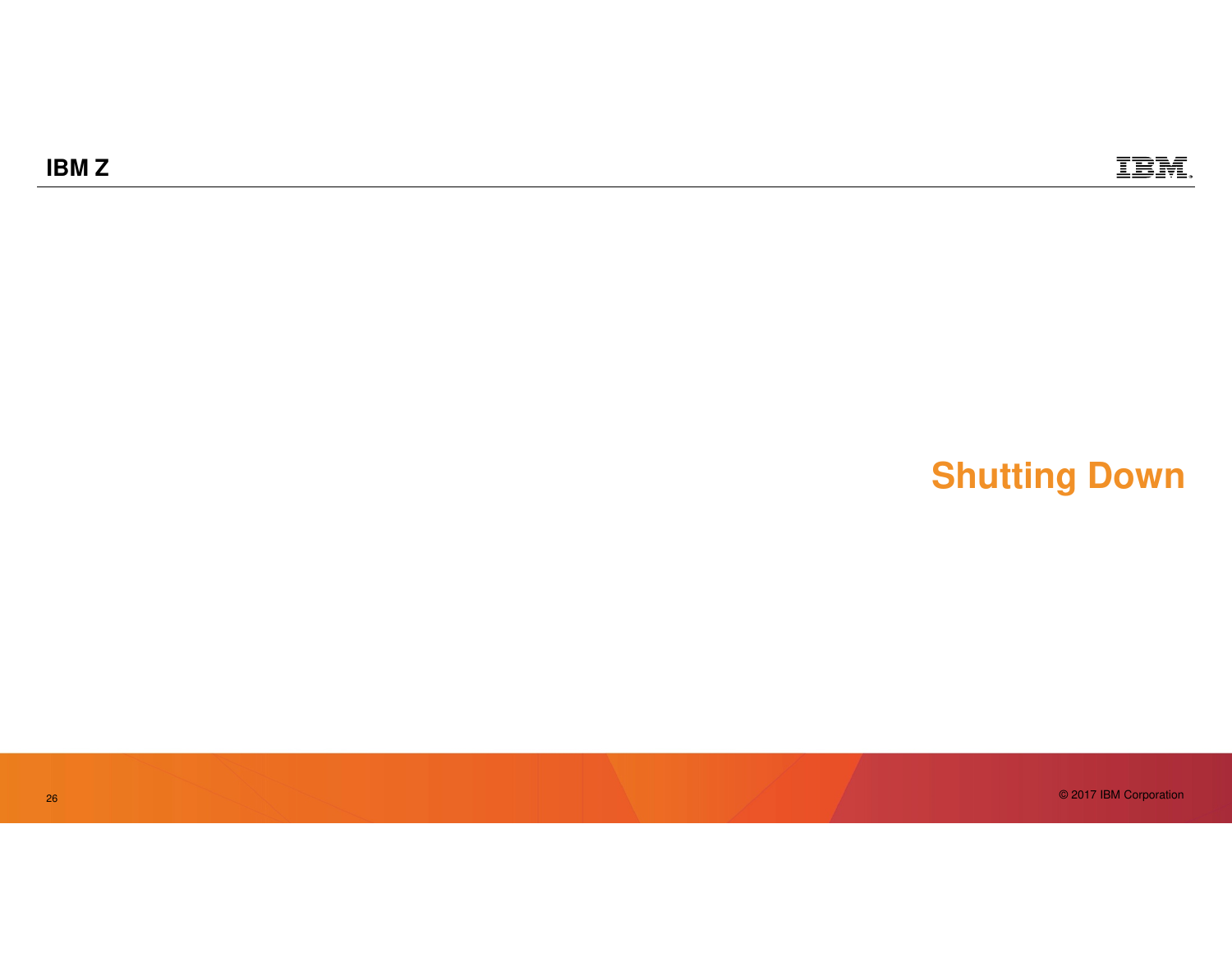## **Shutting Down Guest(s)**

- Orderly shutdown of guests is recommended when
	- Individual guests or groups of guests are shut down
	- The system is shutting down
- **Orderly shutdown helps to avoid Theory** 
	- Unnecessary file system checks and repairs when guest is restarted
	- Application errors in the event a pre-req service machine is shutdown before the guest that has dependencies on it
- **Enable guests to receive shutdown signals**<br>Little statements that the statement is the individual
	- Useful for orderly shutdown of both individual guests and the entire z/VM system
	- Guests that are enabled will receive a "termination" signal when
		- The system is shutting down
		- **FORCE** command is issued to log the guest off<br>• SIGNAL SHUTDOWN command is sont to the
		- **SIGNAL SHUTDOWN** command is sent to the guest
- Guests that receive signals will have a designated amount of time to shutdown and logoff
	- **SHUTDOWNTIME** interval for the system
	- Interval or time of day designated when the signal is sent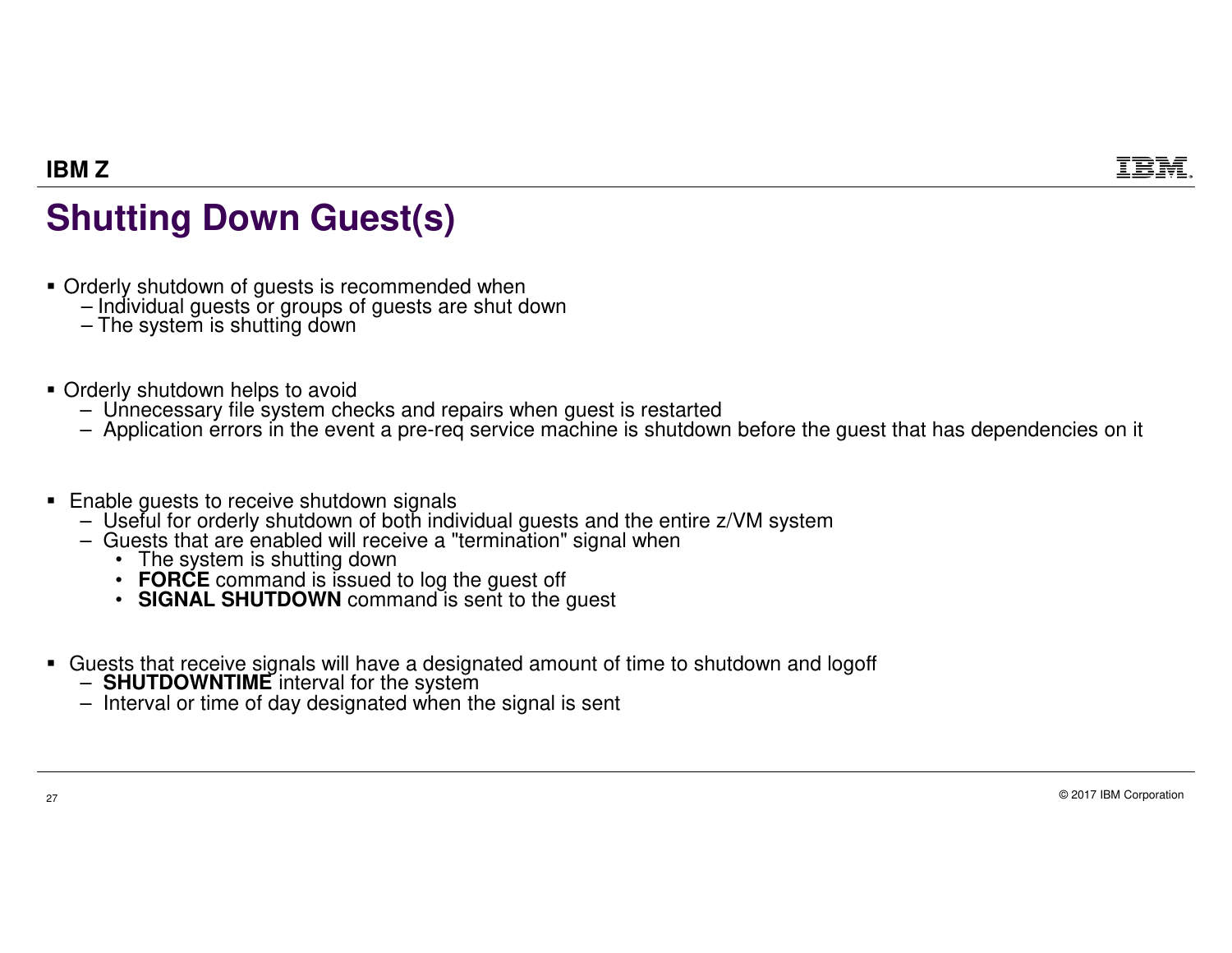## **Shutting Down Your z/VM System**

- If in an SSI cluster, Live Guest Relocation (**VMRELOCATE** command) can be used to relocate Linux guests to another member of the cluster
	- Enables guests running key applications to continue running through "this" system's outage
- **SHUTDOWN** command causes a shutdown signal to be sent to enabled virtual machines<br>All quests receiving the signal will shutdown independently of other quests
	- All guests receiving the signal will shutdown independently of other guests
	- Guest virtual machines that do not receive the signal will be logged off the system without consideration of any in-progress work or dependencies with other virtual machines
- But ... remember the virtual machine hierarchy!
	- Before issuing the **SHUTDOWN** command
		- Issue **SIGNAL SHUTDOWN t**o groups of guests and service virtual machines
			- ► Reverse the order that you started the guests and other virtual machines this will prevent pre-reqs from being<br>shutdown before their dependent quests shutdown before their dependent guests
			- → Wait until one group completes its shutdown before signaling the next group<br>I of the quests have been signaled and responded, issue SHITDOWN
	- After all of the guests have been signaled and responded, issue **SHUTDOWN** command for z/VM system
- As with startup, shutdown of virtual machines can be monitored and automated –<br>A For Operations Manager, a new set of rules and actions can be defined
	- For Operations Manager, a new set of rules and actions can be defined
		- Do not restart guests when they have shutdown/logged off
		- Manage signaling sequence for groups of guests